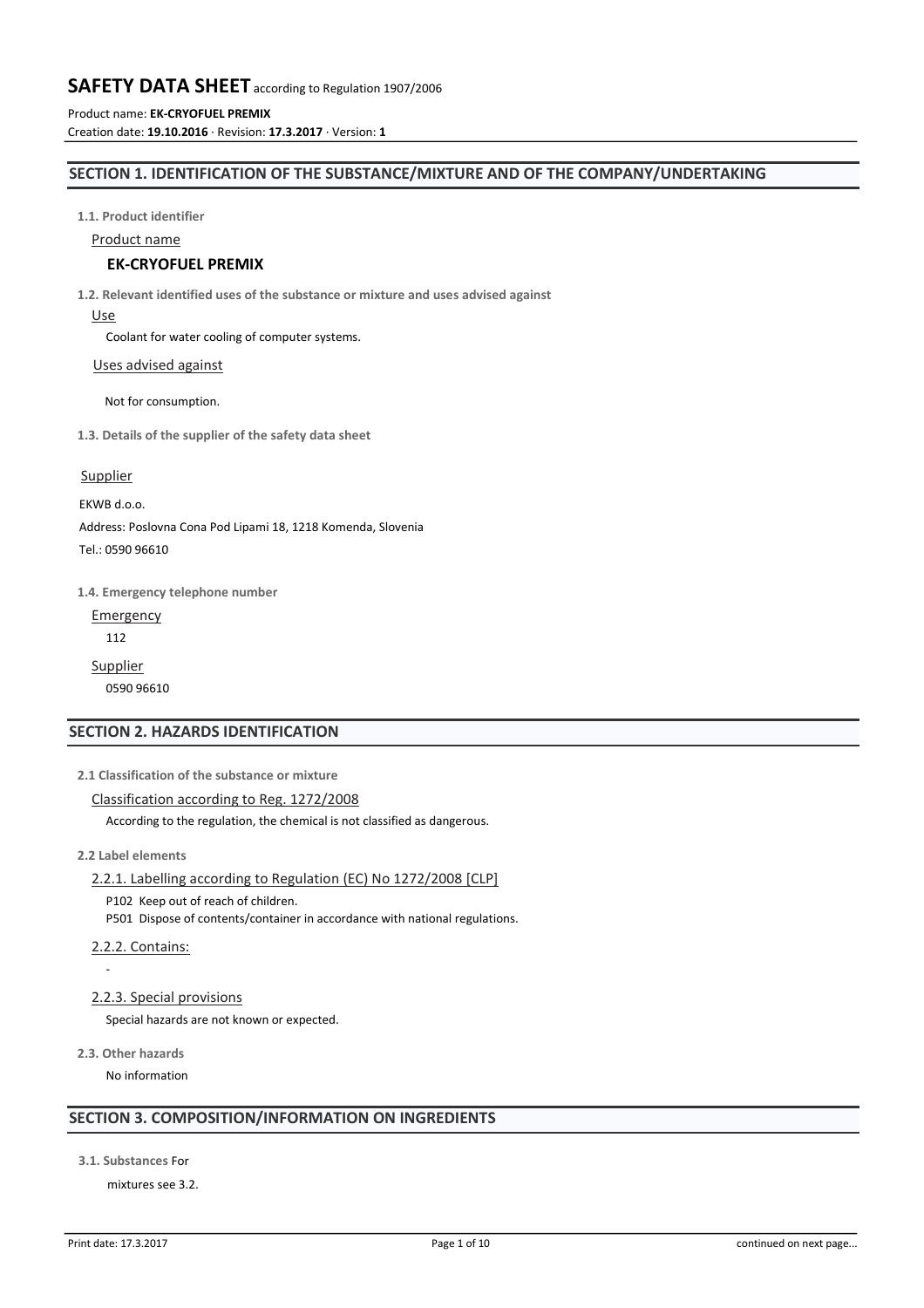### Product name: **EK-CRYOFUEL PREMIX**

| Creation date: $19.10.2016 \cdot$ Revision: 17.3.2017 $\cdot$ Version: 1<br>3.2. Mixtures |                           |         |                                                                   |                          |  |  |  |  |  |  |
|-------------------------------------------------------------------------------------------|---------------------------|---------|-------------------------------------------------------------------|--------------------------|--|--|--|--|--|--|
| <b>Chemical name</b>                                                                      | <b>CAS</b><br>EC<br>Index | %       | Classification according to Regulation (EC) No 1272/2008<br>[CLP] | <b>REACH reg. number</b> |  |  |  |  |  |  |
| sodium 2ethylhexanoate 19766-89-3                                                         | 243-283-8                 | $0,1-1$ | Repr. 2; H361d                                                    |                          |  |  |  |  |  |  |
| <b>SECTION 4. FIRST AID MEASURES</b>                                                      |                           |         |                                                                   |                          |  |  |  |  |  |  |

**4.1. Description of first aid measures** General

### measures

Never give anything by mouth to an unconscious person. Place patient stably in side position for transportation.

### Inhalation

Remove patient to fresh air-move out of dangerous area. If symptoms persist seek medical attention.

#### Skin contact

Take off all contaminated clothing. If feeling unwell seek medical help. Areas of the body that have come into contact with the product must be rinsed with water. Eye contact

Immediately flush eyes with running water, keeping eyelids open. If irritation persist, seek professional medical attention.

#### **Ingestion**

Do not induce vomiting. Rinse mouth with water. In case of doubt or if feeling unwell seek medical help. Show the physician the Safety Data Sheet or label.

**4.2. Most important symptoms and effects, both acute and delayed**

### **Inhalation**

-

# Skin contact

-

# Eye contact

Contact with eyes can cause irritation (redness, tearing, pain).

# **Ingestion**

-

May cause nausea/vomiting and diarrhea.

**4.3. Indication of any immediate medical attention and special treatment needed**

# **SECTION 5. FIREFIGHTING MEASURES**

# **5.1. Extinguishing media**

Suitable extinguishing media

Carbon dioxide. Dry chemical powder. Water spray. Alcohol resistant foam.

# Unsuitable extinguishing media

Full water jet.

# **5.2. Special hazards arising from the substance or mixture** Hazardous

# combustion products

In case of a fire toxic gases can generate; do not inhale gases/smoke.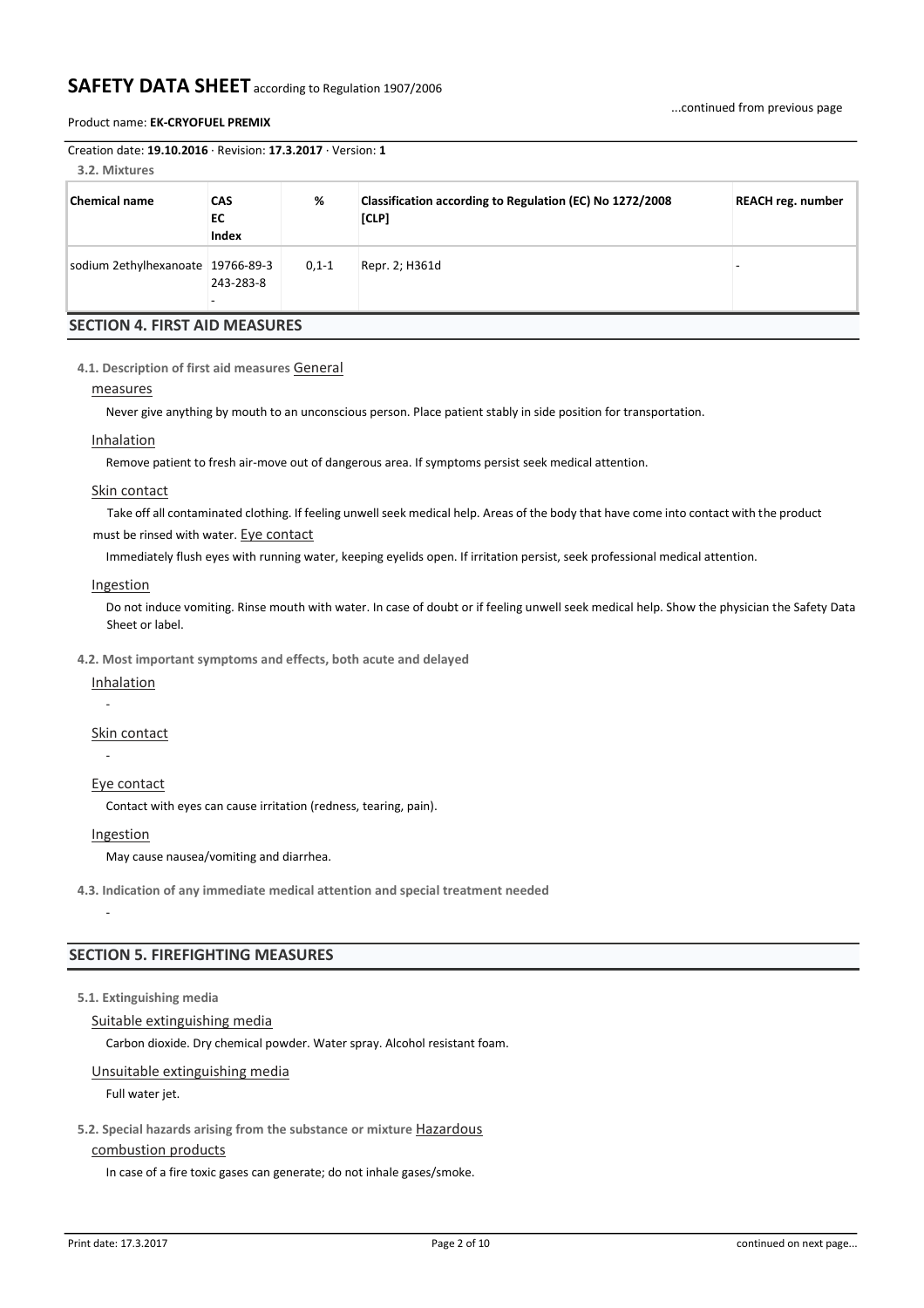### Creation date: **19.10.2016** · Revision: **17.3.2017** · Version: **1**

**5.3. Advice for firefighters**

Protective actions

-

-

-

-

### Special protective equipment for fire-fighters

Fire-fighters should wear appropriate protective clothing for fire-fighters (including helmets, protective boots and gloves) (EN 469) and selfcontained breathing apparatus (SCBA) with a full face-piece (EN 137) .

### **SECTION 6. ACCIDENTAL RELEASE MEASURES**

**6.1. Personal precautions, protective equipment and emergency procedures**

#### 6.1.1. For non-emergency personnel

### **Protective equipment**

Use personal protective equipment (Section 8).

### **Emergency procedures**

Ensure adequate ventilation.

### 6.1.2. For emergency responders

**6.2. Environmental precautions**

Do not allow product to reach water/drains/sewage systems or permeable soil. If accidental entry into water or ground occurs, inform responsible authorities.

#### **6.3. Methods and material for containment and cleaning up**

#### 6.3.1. For containment

6.3.2. For cleaning up

Absorb product (with inert material), collect it in special container and dispose it according to valid regulations on handling with waste.

#### 6.3.3. Other information

**6.4. Reference to other sections**

See also sections 8 and 13.

### **SECTION 7. HANDLING AND STORAGE**

### **7.1. Precautions for safe handling**

### 7.1.1. Protective measures

**Measures to prevent fire**

Ensure adequate ventilation.

### **Measures to prevent aerosol and dust generation**

**Measures to protect the environment**

Do not discharge into drains, surface water and soil. After use immediately close container tightly.

#### 7.1.2. Advice on general occupational hygiene

Use good personal hygiene practices-wash hands at breaks and when done working with material. Do not eat, drink or smoke while working. Do not breathe vapours/mist.

-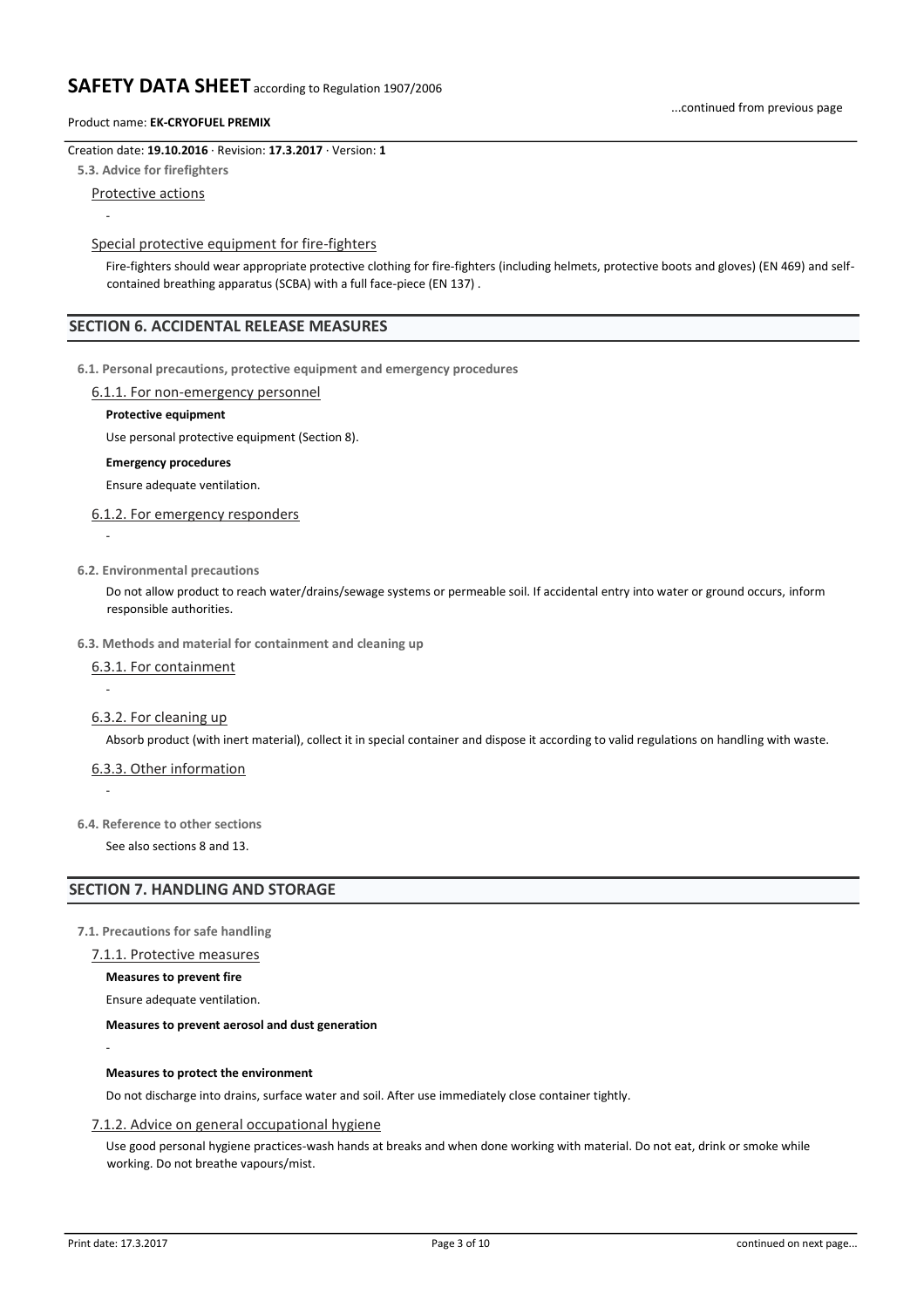### Product name: **EK-CRYOFUEL PREMIX**

### Creation date: **19.10.2016** · Revision: **17.3.2017** · Version: **1**

**7.2. Conditions for safe storage, including any incompatibilities** 7.2.1.

Technical measures and storage conditions

Keep in cool and well ventilated area. Keep away from food, drink and animal feedingstuffs.

### 7.2.2. Packaging materials

The original container of producer.

### 7.2.3. Requirements for storage rooms and vessels

Close open containers after use. Put the container upright to prevent from leaking. 7.2.4.

### Storage class

-

-

-

-

### 7.2.5. Further information on storage conditions

**7.3. Specific end use(s)**

**Recommendations**

**Industrial sector specific solutions**

# **SECTION 8. EXPOSURE CONTROLS/PERSONAL PROTECTION**

### **8.1. Control parameters**

8.1.1. Occupational Exposure limit values

No information

### 8.1.2. Information on monitoring procedures

BS EN 14042:2003 Title Identifier: Workplace atmospheres. Guide for the application and use of procedures for the assessment of exposure to chemical and biological agents.

### 8.1.3. DNEL values

### **For components**

| <b>Chemical name</b>                 | Type     | exp. route | exp. frequency               | value                 | Remark |
|--------------------------------------|----------|------------|------------------------------|-----------------------|--------|
| sodium 2-ethylhexanoate (19766-89-3) | Worker   | dermal     | long term (systemic effects) | 2 mg/kg bw/day        |        |
| sodium 2-ethylhexanoate (19766-89-3) | Worker   | inhalation | long term (systemic effects) | 14 mg/m <sup>3</sup>  |        |
| sodium 2-ethylhexanoate (19766-89-3) | Consumer | oral       | long term (systemic effects) | 1 mg/kg bw/day        |        |
| sodium 2-ethylhexanoate (19766-89-3) | Consumer | dermal     | long term (systemic effects) | 1 mg/kg bw/day        |        |
| sodium 2-ethylhexanoate (19766-89-3) | Consumer | inhalation | long term (systemic effects) | 3,5 mg/m <sup>3</sup> |        |

# 8.1.4. PNEC values

**For components**

| Chemical name                        | exp. route  | value       | Remark |
|--------------------------------------|-------------|-------------|--------|
| sodium 2-ethylhexanoate (19766-89-3) | fresh water | $0,36$ mg/l |        |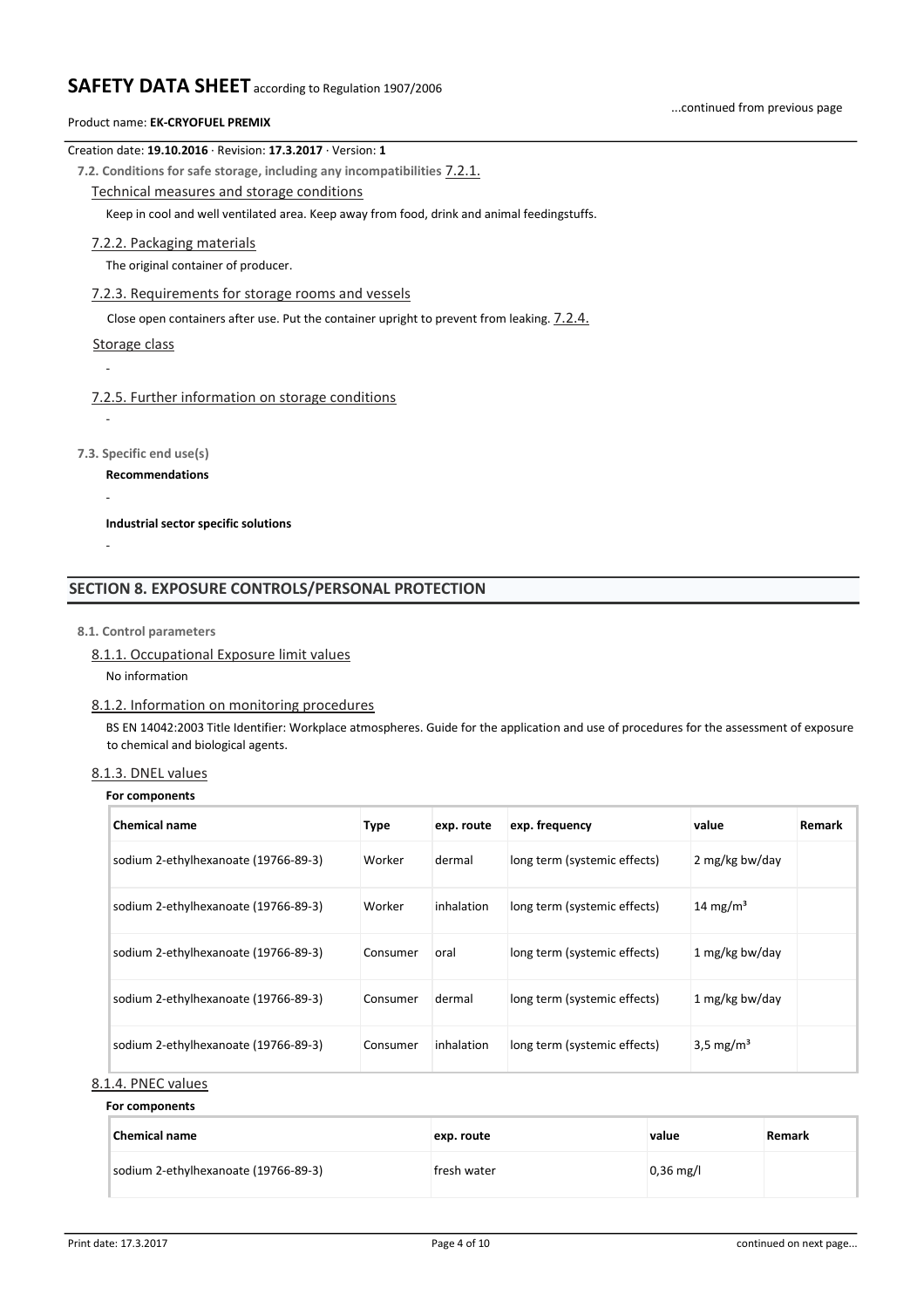### Product name: **EK-CRYOFUEL PREMIX**

#### ...continued from previous page

### Creation date: **19.10.2016** · Revision: **17.3.2017** · Version: **1**

| sodium 2-ethylhexanoate (19766-89-3) | marine water                | $0.036$ mg/l   |            |
|--------------------------------------|-----------------------------|----------------|------------|
| sodium 2-ethylhexanoate (19766-89-3) | water, intermittent release | $0,493$ mg/l   |            |
| sodium 2-ethylhexanoate (19766-89-3) | fresh water sediment        | $0.301$ mg/kg  | dry weight |
| sodium 2-ethylhexanoate (19766-89-3) | marine water sediment       | $0.0301$ mg/kg | dry weight |
| sodium 2-ethylhexanoate (19766-89-3) | soil                        | 0,0579 mg/kg   | dry weight |
| sodium 2-ethylhexanoate (19766-89-3) | water treatment plant       | 71,7 mg/l      |            |

### **8.2. Exposure controls**

#### 8.2.1. Appropriate engineering control

### **Substance/mixture related measures to prevent exposure during identified uses**

Use good personal hygiene practices-wash hands at breaks and when done working with material.

### **Technical measures to prevent exposure**

Provide good ventilation and local exhaust in the area with increased concentration.

### 8.2.2. Personal protective equipment

### **Eye and face protection**

Safety glasses with side protection. (EN 166)

#### **Hand protection**

Protective gloves (EN 374).

#### **Skin protection**

Cotton protective clothing (EN ISO 13688) and shoes that cover the entire foot (EN ISO 20345).

### **Respiratory protection**

**Thermal hazards**

-

-

# -

### 8.2.3. Environmental exposure controls

# **SECTION 9. PHYSICAL AND CHEMICAL PROPERTIES**

**9.1. Information on basic physical and chemical properties**

| $\overline{\phantom{0}}$                               | <b>Physical state:</b>      | liquid                     |  |  |  |  |  |  |  |  |
|--------------------------------------------------------|-----------------------------|----------------------------|--|--|--|--|--|--|--|--|
| $\overline{\phantom{0}}$                               | Colour:                     | according to specification |  |  |  |  |  |  |  |  |
|                                                        | Odour:                      | characteristic             |  |  |  |  |  |  |  |  |
| Important health, safety and environmental information |                             |                            |  |  |  |  |  |  |  |  |
| $\overline{\phantom{0}}$                               | pH                          | ca. 8,25 at 20 °C          |  |  |  |  |  |  |  |  |
| $\overline{\phantom{0}}$                               | <b>Melting point</b>        | No information             |  |  |  |  |  |  |  |  |
|                                                        | Boiling point/boiling range | No information             |  |  |  |  |  |  |  |  |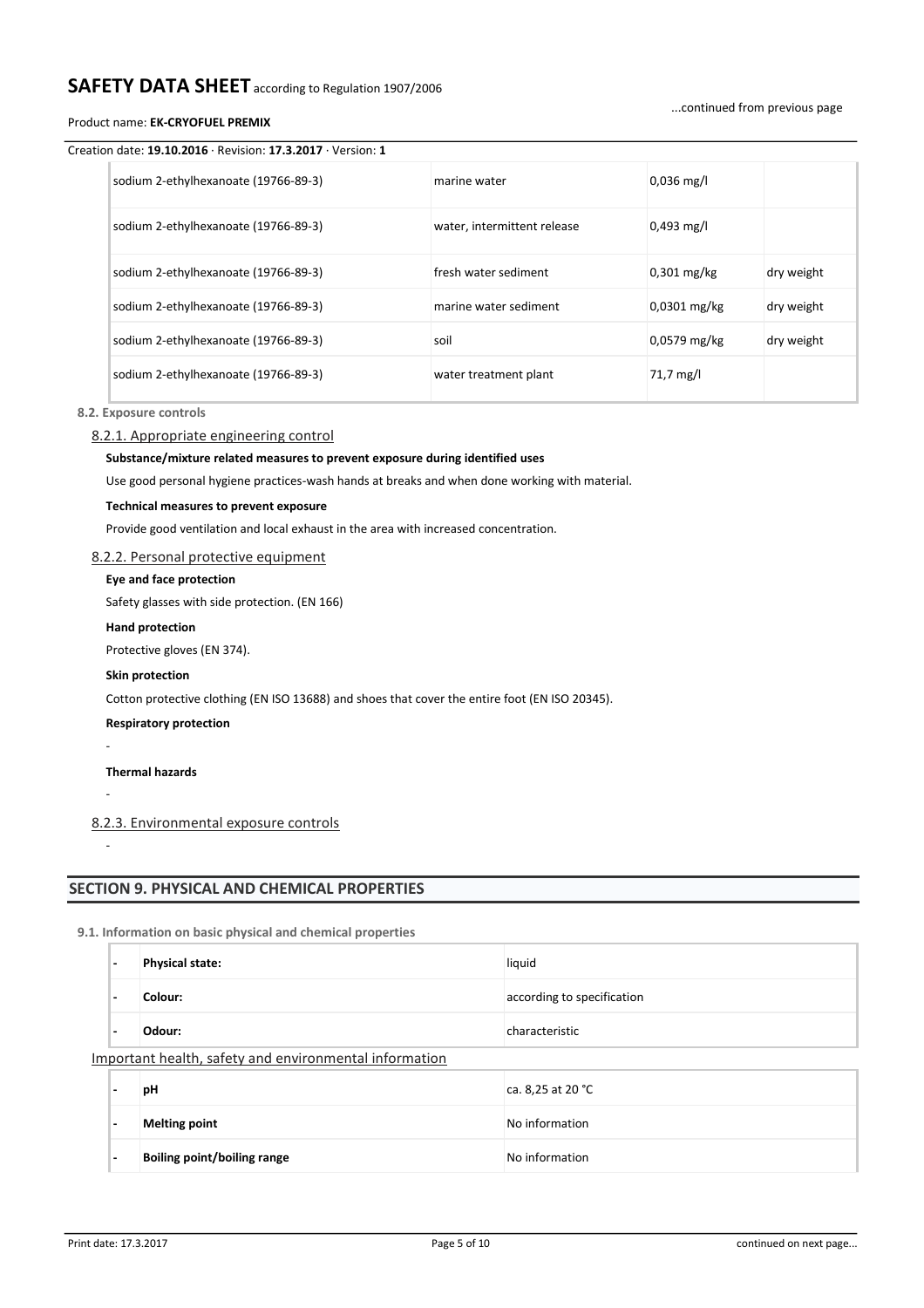### Product name: **EK-CRYOFUEL PREMIX**

| $\overline{\phantom{a}}$ | Flashpoint                       | No information                                   |
|--------------------------|----------------------------------|--------------------------------------------------|
| -                        | <b>Evaporation rate</b>          | No information                                   |
| $\overline{\phantom{a}}$ | Ignition temperature             | No information                                   |
| $\blacksquare$           | <b>Explosion limits (vol%)</b>   | No information                                   |
| $\blacksquare$           | Vapour pressure                  | No information                                   |
| -                        | Vapour density                   | No information                                   |
| $\blacksquare$           | Density                          | Density:<br>ca. 1,005 g/cm <sup>3</sup> at 20 °C |
| $\blacksquare$           | Solubility                       | Water: miscible                                  |
| $\overline{\phantom{0}}$ | <b>Partition coefficient</b>     | No information                                   |
| $\overline{\phantom{a}}$ | <b>Auto-ignition temperature</b> | No information                                   |
| ٠                        | <b>Decomposition temperature</b> | No information                                   |
|                          | Viscosity                        | No information                                   |
| $\blacksquare$           | <b>Explosive properties</b>      | No information                                   |
| $\overline{\phantom{m}}$ | <b>Oxidising properties</b>      | No information                                   |

**9.2. Other information**

**- Remarks:**

# **SECTION 10. STABILITY AND REACTIVITY**

**10.1. Reactivity**

-

-

-

**10.2. Chemical stability**

Product is stable under normal conditions according to handling and storage.

- **10.3. Possibility of hazardous reactions**
- **10.4. Conditions to avoid**

No special precautions required. Consider the directions for use and storage.

- **10.5. Incompatible materials**
- **10.6. Hazardous decomposition products**

Under normal use conditions no hazardous decomposition products expected. In case of fire/explosion vapours dangerous for health are spread.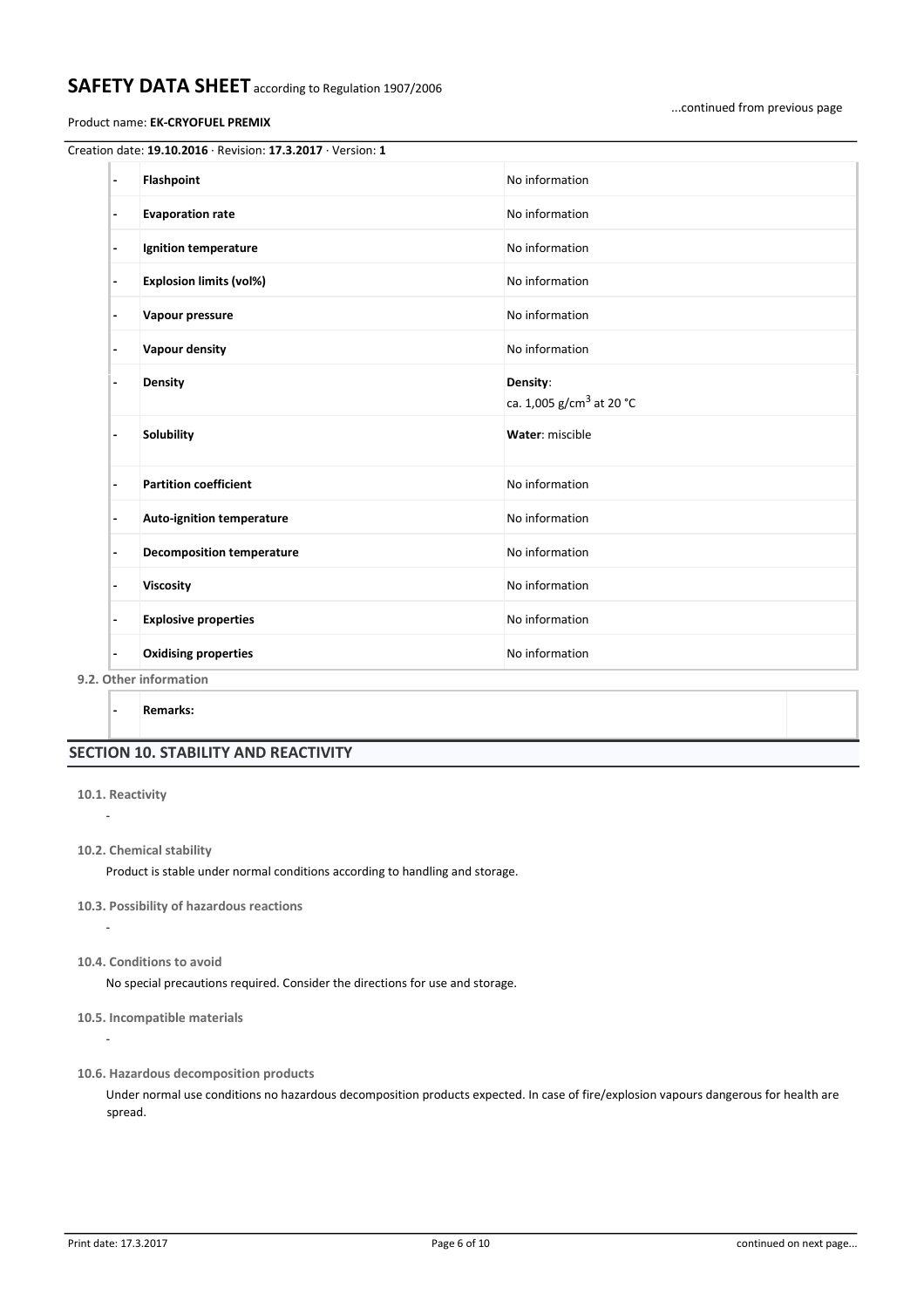### Product name: **EK-CRYOFUEL PREMIX**

Creation date: **19.10.2016** · Revision: **17.3.2017** · Version: **1**

# **SECTION**

# **11. TOXICOLOGICAL INFORMATION**

# **11.1. Information on toxicological effects**

# 11.1.1. Acute toxicity

| For components |  |
|----------------|--|
|----------------|--|

| <b>Chemical name</b>                 | exp. route           | Type            | species | Time | value               | Method          | Remark |
|--------------------------------------|----------------------|-----------------|---------|------|---------------------|-----------------|--------|
| sodium 2-ethylhexanoate (19766-89-3) | oral                 | LD 50           | rat     |      | 2043 $mg/kg$ bw     | <b>OECD 401</b> |        |
| sodium 2-ethylhexanoate (19766-89-3) | dermal               | LD 50           | rat     |      | $>$ 2000 mg/kg bw   | <b>OECD 402</b> |        |
| sodium 2-ethylhexanoate (19766-89-3) | inhalation (vapours) | LC <sub>0</sub> | rat     | 8 h  | $0,11 \text{ mg/l}$ | <b>OECD 403</b> |        |

11.1.2. Skin corrosion/irritation, serious eye damage/irritation

No information

### 11.1.3. Respiratory or skin sensitisation

No information

# 11.1.4. Carcinogenicity, Mutagenicity, Reproductive toxicity

**Carcinogenicity**

No information

# **(Germ cell) mutagenicity**

No information

### **Reproductive toxicity**

**- For components**

| <b>Chemical name</b>                            | Reproductive<br>toxicity type |      | Type species | Time value result |                                                                                      | Method Remark |                 |
|-------------------------------------------------|-------------------------------|------|--------------|-------------------|--------------------------------------------------------------------------------------|---------------|-----------------|
| sodium<br>2ethylhexanoate<br>$(19766 - 89 - 3)$ | Teratogenicity                | oral | rat          |                   | Increased incidence of<br>malformations, delayed fetal<br>growth, lower birth rates. |               | $(2-EXA)$       |
| sodium<br>2ethylhexanoate<br>$(19766 - 89 - 3)$ | Teratogenicity                |      | mouse        |                   | birth malformations                                                                  |               | intraperitoneal |

### **Summary of evaluation of the CMR properties**

The product is not classified as carcinogenic, mutagenic or toxic for reproduction.

### 11.1.5. STOT - single and repeated exposure

**For components**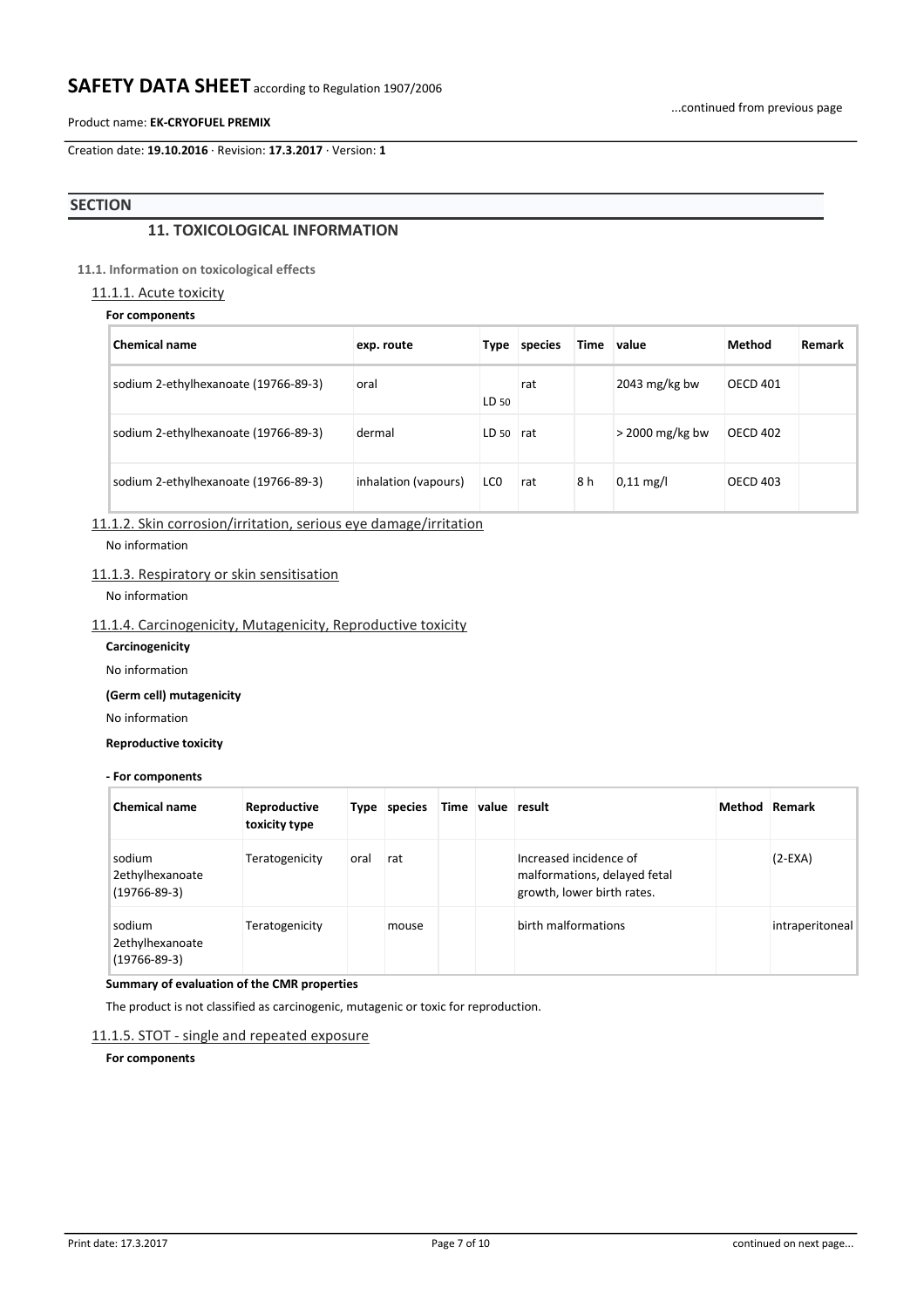### Product name: **EK-CRYOFUEL PREMIX**

Creation date: **19.10.2016** · Revision: **17.3.2017** · Version: **1**

### **SECTION**

| <b>Chemical name</b>                            | exp.<br>route | Type | species | Time organ value result |                                                                                                                                             | Method Exposure      | Remark |
|-------------------------------------------------|---------------|------|---------|-------------------------|---------------------------------------------------------------------------------------------------------------------------------------------|----------------------|--------|
| sodium<br>2ethylhexanoate<br>$(19766 - 89 - 3)$ | oral          |      | rat     |                         | 2-Ethylhexanoic acid (2-EXA) caused an<br>increase in liver size and enzyme levels<br>when repeatedly administered to rats<br>via the diet. | Repeated<br>exposure |        |

# 11.1.6. Aspiration hazard

No information

# **12. ECOLOGICAL INFORMATION**

# **12.1. Toxicity**

# 12.1.1. Acute (short-term) toxicity

### **For components**

| <b>Substance (CAS Nr.)</b>           | Tvpe | Value                | <b>Exposure time</b> | <b>Species</b> | <b>Organism</b> | Method   | Remark |
|--------------------------------------|------|----------------------|----------------------|----------------|-----------------|----------|--------|
| sodium 2-ethylhexanoate (19766-89-3) |      | $ LC 50  > 100$ mg/L | -96 h                | fish           | Oryzias latipes | OECD 203 |        |

# 12.1.2. Chronic (long-term) toxicity

No information

# **12.2. Persistence and degradability**

# 12.2.1. Abiotic degradation, physical- and photo-chemical elimination No information

12.2.2. Biodegradation

No information

### **12.3. Bioaccumulative potential**

# 12.3.1. Partition coefficient

No information

# 12.3.2. Bioconcentration factor (BCF)

No information

### **12.4. Mobility in soil**

# 12.4.1. Known or predicted distribution to environmental compartments

No information

# 12.4.2. Surface tension

No information

# 12.4.3. Adsorption/Desorption

No information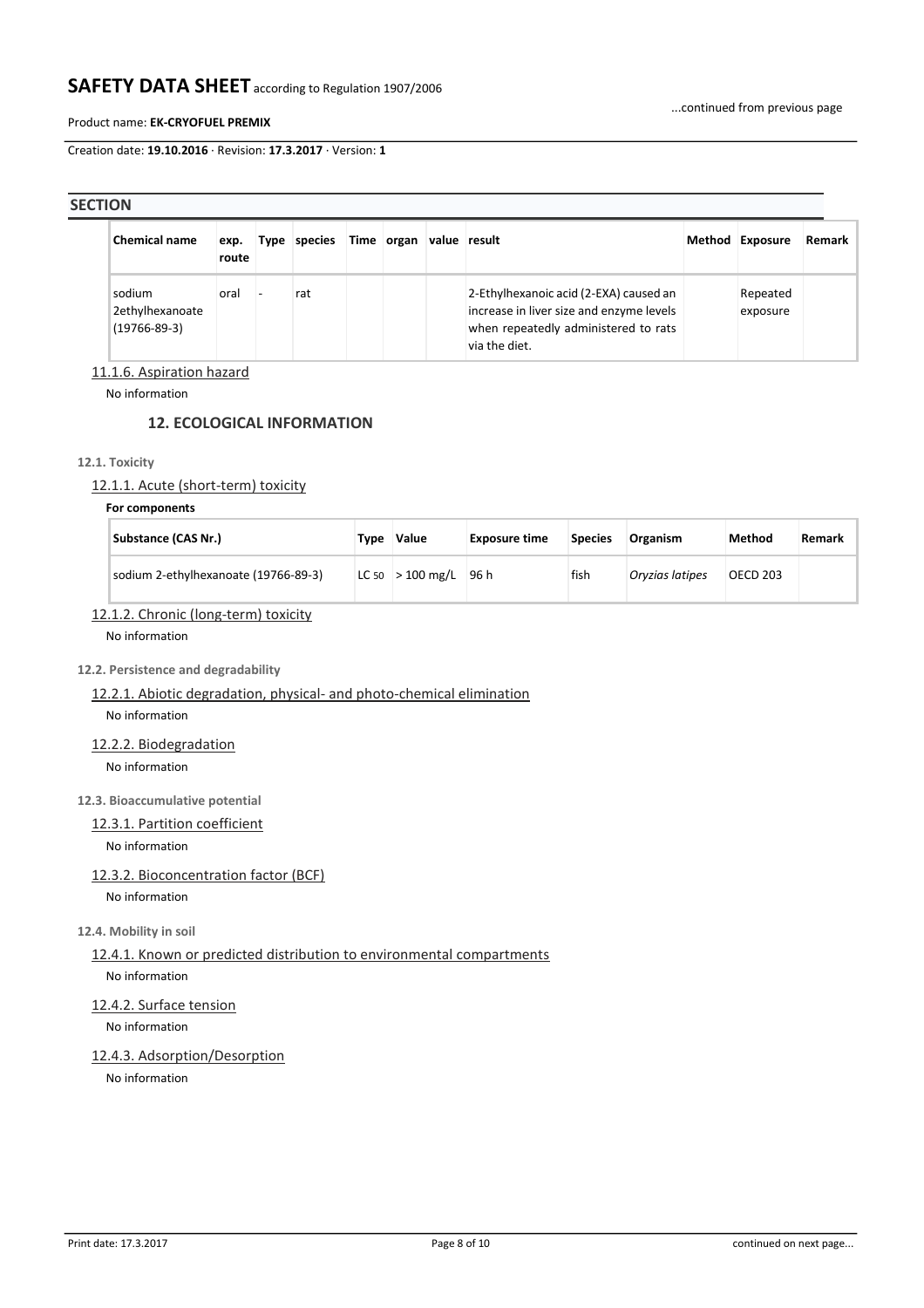### Product name: **EK-CRYOFUEL PREMIX**

Creation date: **19.10.2016** · Revision: **17.3.2017** · Version: **1**

### **SECTION**

**12.5. Results of PBT and vPvB assessment** No evaluation.

### **12.6. Other adverse effects**

No information

### **12.7. Additional information**

### **For product**

Do not allow to enter ground water, water course or sewage system.

#### **For components**

### **Substance: sodium 2-ethylhexanoate**

Do not allow to reach ground water, water bodies or sewage systems.

# **13. DISPOSAL CONSIDERATIONS**

### **13.1. Waste treatment methods**

### 13.1.1. Product / Packaging disposal

### **Waste chemical**

Disposal must be made according to official regulations: to leave it to authorized collector/remover/transformer of hazardous waste.

### **- Waste codes / waste designations according to LoW**

16 01 14\* - antifreeze fluids containing dangerous substances

#### **Packaging**

Completely emptied containers leave to approved waste disposal authorities in charge.

### **- Waste codes / waste designations according to LoW**

15 01 02 - plastic packaging

### 13.1.2. Waste treatment-relevant information

-

# 13.1.3. Sewage disposal-relevant information

-

-

13.1.4. Other disposal recommendations

# **SECTION 14. TRANSPORT INFORMATION**

**14.1. UN number**

not applicable

**14.2. UN proper shipping name**

Not dangerous according to transport regulations.

# **14.3. Transport hazard class(es)**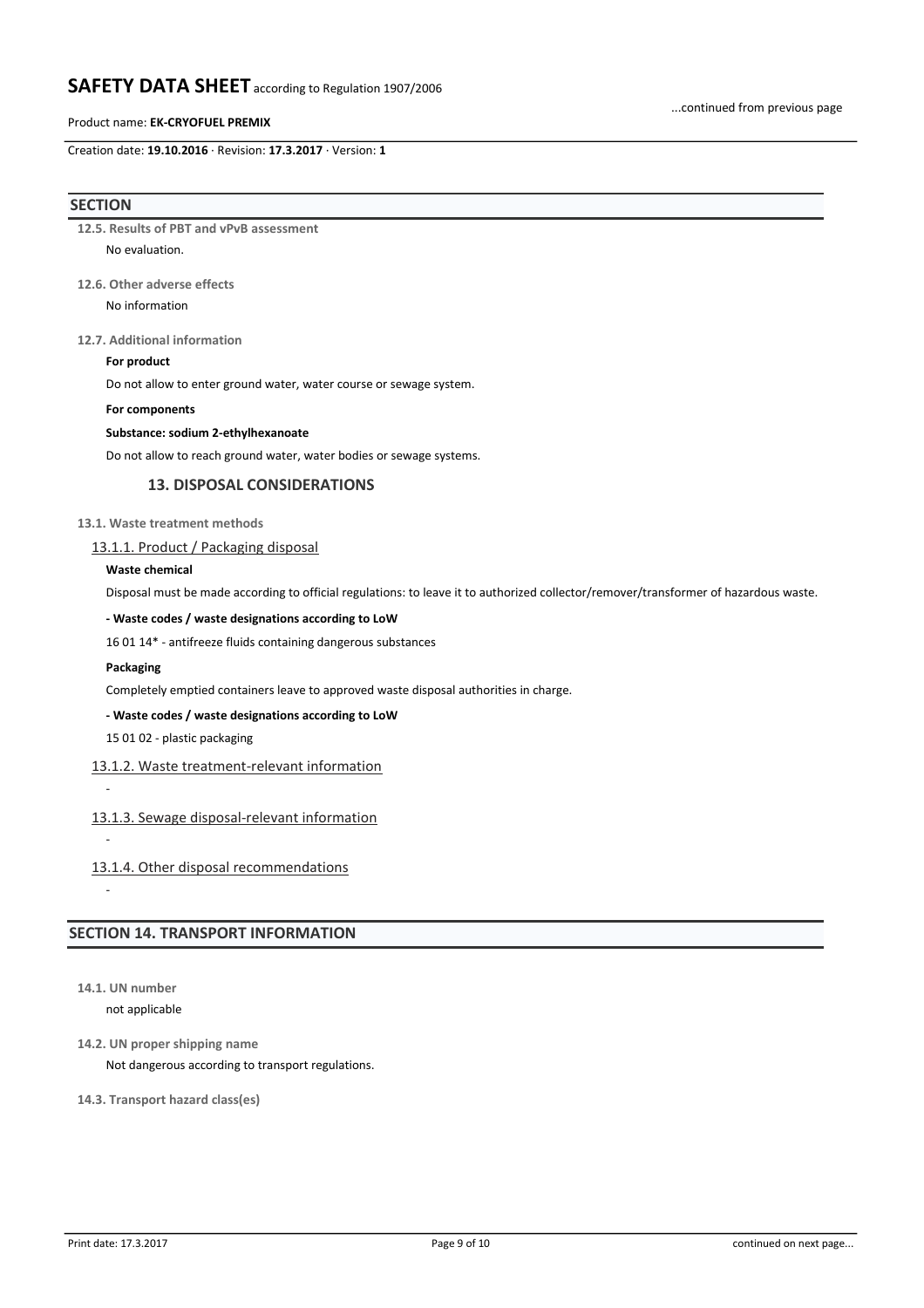### Product name: **EK-CRYOFUEL PREMIX**

Creation date: **19.10.2016** · Revision: **17.3.2017** · Version: **1**

### **SECTION**

not applicable

**14.4. Packing group** not applicable

**14.5. Environmental hazards** NO

**14.6. Special precautions for user** not applicable

**14.7. Transport in bulk according to Annex II of Marpol and the IBC Code**

not applicable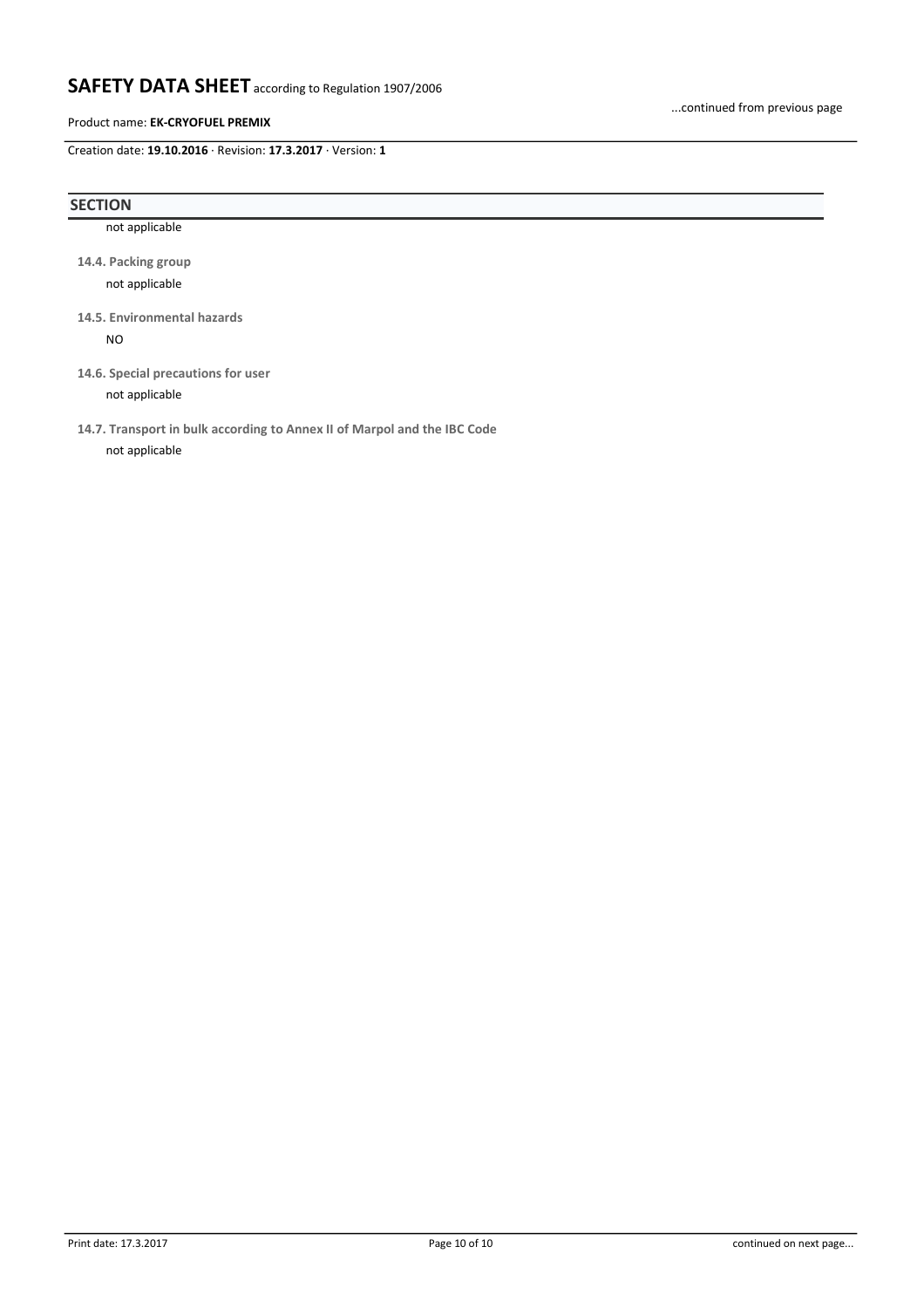Product name: **EK-CRYOFUEL PREMIX**

Creation date: **19.10.2016** · Revision: **17.3.2017** · Version: **1**

### **SECTION**

# **15. REGULATORY INFORMATION**

**15.1. Safety, health and environmental regulations/legislation specific for the substance or mixture**

- Regulation (EC) No 1907/2006 concerning the Registration, Evaluation, Authorisation and Restriction of Chemicals (REACH) (including last amendment Commission Regulation (EU) 2015/830)

- Regulation (EC) No 1272/2008 on classification, labelling and packaging of substances and mixtures

15.1.1. Information according 2004/42/EC about limitation of emissions of volatile organic compounds (VOC-guideline)

not applicable

**15.2. Chemical Safety Assessment**

No Chemical Safety Assessment has been carried out for this substance/mixture by the supplier.

# **SECTION 16. OTHER INFORMATION**

Indication of changes

-

Key literature references and sources for data Safety

Data Sheet of raw material.

List of relevant H phrases

H361d Suspected of damaging the unborn child.

The information of this SDS is based on the present state of our knowledge and meets the requirements of EU and national laws. The user's working conditions however, are beyond our knowledge and control. The product is not to be used for purposes other than those specified under section 1 without a written permission. It remains the responsibility of the user to ensure that the necessary steps are taken to meet the laws and regulations. Handling of the product may only be done by people above 18 years of age, who are satisfactorily informed of how to do the work, the hazardous properties and necessary safety precautions. The information given in this SDS is to describe the product only in terms of health and safety requirements and should not, therefore, be construed as guaranteeing specific properties.

### **ODDELEK 1. IDENTIFIKACIJA SNOVI/ZMESI IN DRUŽBE/PODJETJA**

1.1. Identifikator izdelka

Trgovsko ime

### **EK-CRYOFUEL PREMIX**

**1.2. Pomembne identificirane uporabe snovi ali zmesi in odsvetovane uporabe** Uporaba

Hladilno sredstvo za vodno hlajenje računalniških sistemov.

#### Odsvetovane uporabe

Ni za uživanje.

**1.3. Podrobnosti o dobavitelju varnostnega lista**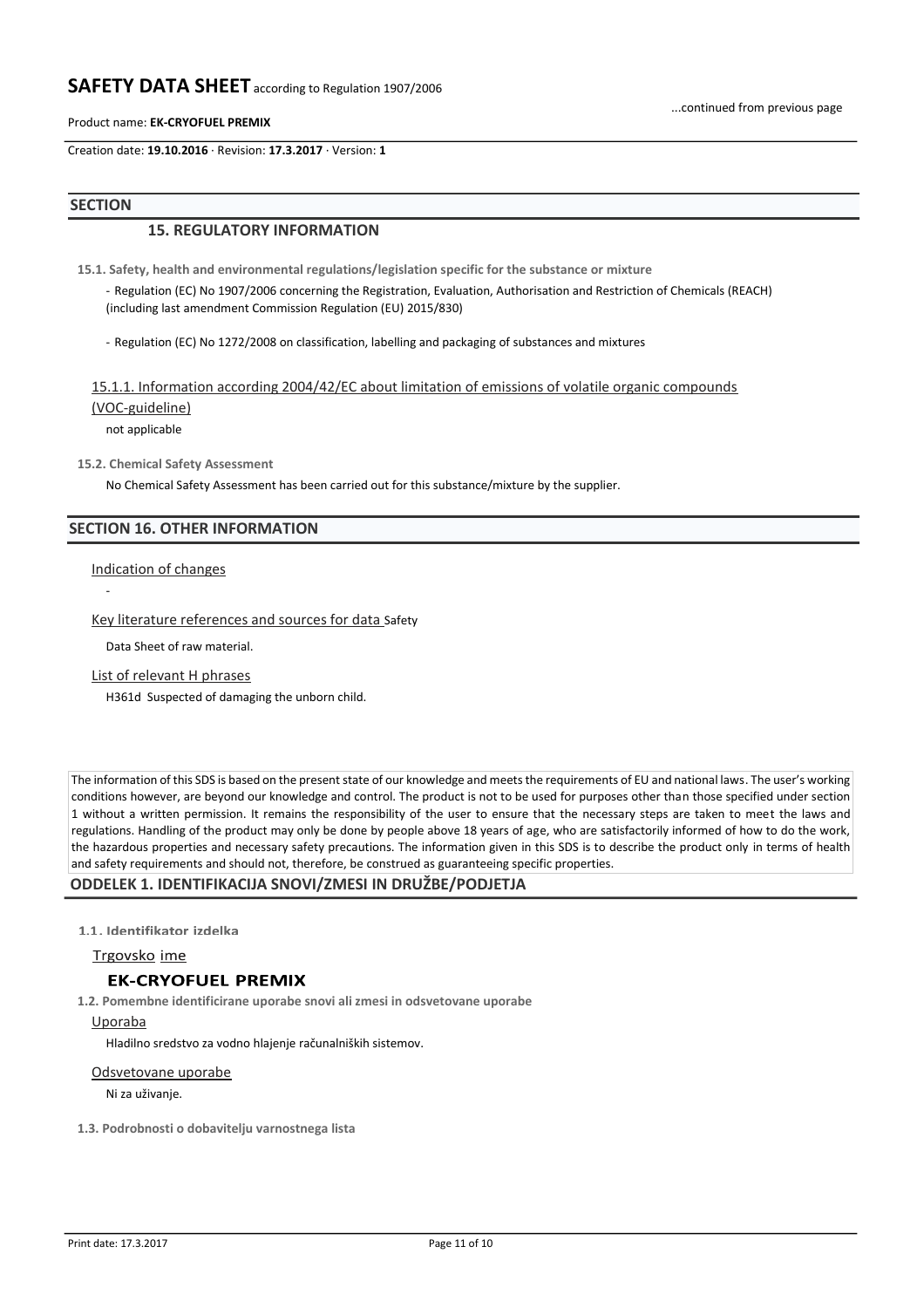### Trgovsko ime: **EK-CRYOFUEL PREMIX**

Datum izdelave: **19.10.2016** · Datum spremembe: **14.2.2017** · Izdaja: **1**

**Dobavitelj** 

EKWB d.o.o.

 Naslov: Poslovna Cona Pod Lipami 18, 1218 Komenda, Slovenija Tel.: 0590 96610

**1.4. Telefonska številka za nujne primere**

V primeru nezgode pokličemo Center za obveščanje 112

Telefonska številka dobavitelja za klic v sili 0590 96610

# **ODDELEK 2. DOLOČITEV NEVARNOSTI**

**2.1 Razvrstitev snovi ali zmesi**

```
Razvrstitev v skladu z Uredbo 1272/2008/EC
```
V skladu s predpisi pripravek ni razvrščen kot nevaren.

# **2.2 Elementi etikete**

2.2.1. Označevanje v skladu z Uredbo 1272/2008/EC (CLP)

P102 Hraniti zunaj dosega otrok.

P501 Odstraniti vsebino/posodo v skladu z nacionalnimi predpisi.

2.2.2. Vsebuje:

-

2.2.3. Posebna opozorila

Posebne nevarnosti niso znane ali pričakovane.

**2.3. Druge nevarnosti**

Ni podatkov

# **ODDELEK 3. SESTAVA/PODATKI O SESTAVINAH**

### **3.1. Snovi**

Za zmesi glej 3.2.

**3.2. Zmesi**

| Kemijsko ime             | <b>CAS</b><br>EC<br>Index | %       | Razvrstitev v skladu z uredbo 1272/2008/EC (CLP) | Reg. številka |
|--------------------------|---------------------------|---------|--------------------------------------------------|---------------|
| Natrijev 2-etilheksanoat | 19766-89-3<br>243-283-8   | $0,1-1$ | Repr. 2; H361d                                   |               |
|                          |                           |         |                                                  |               |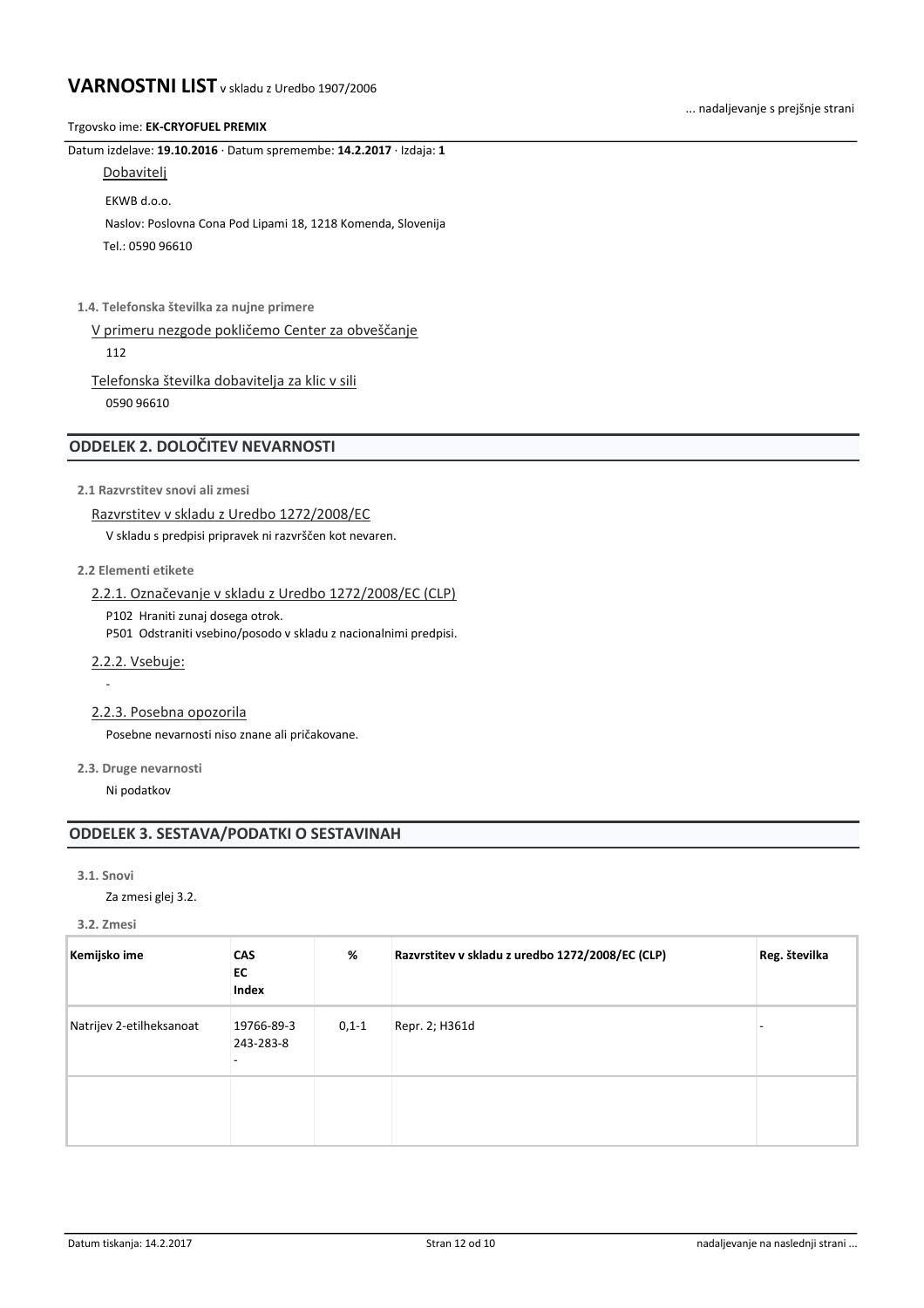### Trgovsko ime: **EK-CRYOFUEL PREMIX**

Datum izdelave: **19.10.2016** · Datum spremembe: **14.2.2017** · Izdaja: **1**

# **ODDELEK 4. UKREPI ZA PRVO POMOČ**

### **4.1. Opis ukrepov za prvo pomoč**

### Splošni napotki/ukrepi

Nezavestnemu ponesrečencu ne dajati ničesar jesti ali piti. Ponesrečenca položiti v bočni položaj in poskrbeti za prehodnost dihalnih poti.

### Pri (prekomernem) vdihavanju

Ponesrečenca prenesite na svež zrak - zapustiti onesnaženo območje. Če se pojavijo simptomi, ki ne izzvenijo, poiskati zdravniško pomoč.

### Pri stiku s kožo

Onesnažena oblačila in obutev odstraniti. Če se pojavijo simptomi, ki ne izzvenijo, poiščite zdravniško pomoč. Dele telesa, ki so prišli v stik s pripravkom, izprati z obilico vode.

### Pri stiku z očmi

Odprte oči, tudi pod vekami, takoj izpirati z obilico tekoče vode. Če se pojavijo simptomi, ki ne izzvenijo, poiskati zdravniško pomoč.

### V primeru zaužitja

Ne izzivati bruhanja! Usta temeljito sprati z vodo. V dvomu ali pri pojavu simptomov je potrebno poiskati zdravniško pomoč. Zdravniku pokazati varnostni list ali etiketo.

### **4.2. Najpomembnejši simptomi in učinki, akutni in zapozneli**

# Vdihavanje

### -

-

### V stiku s kožo

### V stiku z očmi

V stiku z očmi lahko povzroči rdečico, bolečino, solzenje.

### Zaužitje

-

Lahko povzroči slabost/bruhanje in drisko.

**4.3. Navedba kakršne koli takojšnje medicinske oskrbe in posebnega zdravljenja**

# **ODDELEK 5. PROTIPOŽARNI UKREPI**

### **5.1. Sredstva za gašenje**

### Ustrezna sredstva za gašenje

Ogljikov dioksid CO , gasilni prah, razpršen vodni curek, alkoholno obstojna pena. 2

# Neustrezna sredstva za gašenje

Direktni vodni curek.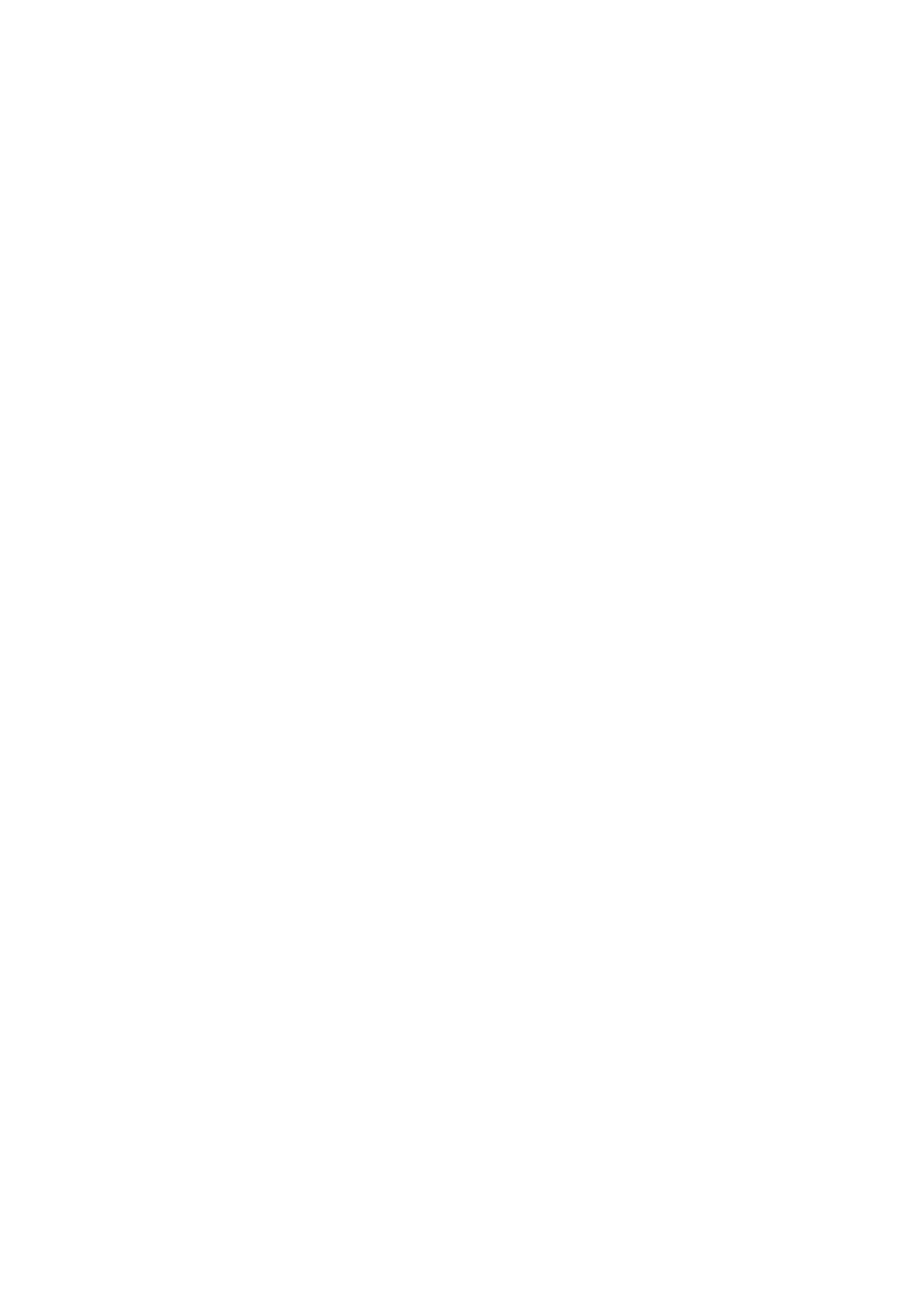### Datum izdelave: **19.10.2016** · Datum spremembe: **14.2.2017** · Izdaja: **1**

**5.2. Posebne nevarnosti v zvezi s snovjo ali zmesjo** Nevarni

### proizvodi izgorevanja

V primeru požara je možno tvorjenje strupenih plinov; preprečiti vdihavanje plinov/dima.

### **5.3. Nasvet za gasilce**

Zaščitni ukrepi

- -
- Varovalna oprema

Popolna zaščitna obleka (SIST EN 469:2014), čelada (SIST EN 443:2008), zaščitni škornji (SIST EN 15090:2012), rokavice (SIST EN 659:2003 +A1:2008/AC:2009) in izolacijskim dihalnim aparatom (SIST EN 137:2006).

### **ODDELEK 6. UKREPI OB NENAMERNIH IZPUSTIH**

**6.1. Osebni varnostni ukrepi, zaščitna oprema in postopki v sili**

### 6.1.1. Za neizučeno osebje

### **Zaščitna oprema**

Nositi osebno varovalno opremo (Oddelek 8).

### **Postopki v sili**

Zagotoviti ustrezno prezračevanje.

# 6.1.2. Za reševalce

# -

**6.2. Okoljevarstveni ukrepi**

S primernimi zajezitvami preprečiti izpust v vode/odtoke/kanalizacijo ali na prepustna tla. V primeru večjega izpusta v vode ali na propustna tla poklicati center za obveščanje (112).

### **6.3. Metode in materiali za zadrževanje in čiščenje**

### 6.3.1. Za zadrževanje

6.3.2. Za čiščenje

-

-

Proizvod absorbirati z inertnim materialom (absorbent, pesek), ga pobrati v posebne posode in prepustiti pooblaščenemu prevzemniku odpadkov.

6.3.3. Druge informacije

**6.4. Sklicevanje na druge oddelke**

Glej tudi oddelka 8 in 13.

# **ODDELEK 7. RAVNANJE IN SKLADIŠČENJE**

**7.1. Varnostni ukrepi za varno ravnanje**

#### 7.1.1. Zaščitni ukrepi

**Ukrepi za preprečevanja požara** Zagotoviti

dobro prezračevanje.

**Ukrepi za preprečevanje nastajanja aerosolov in prahu**

**Ukrepi za varstvo okolja**

-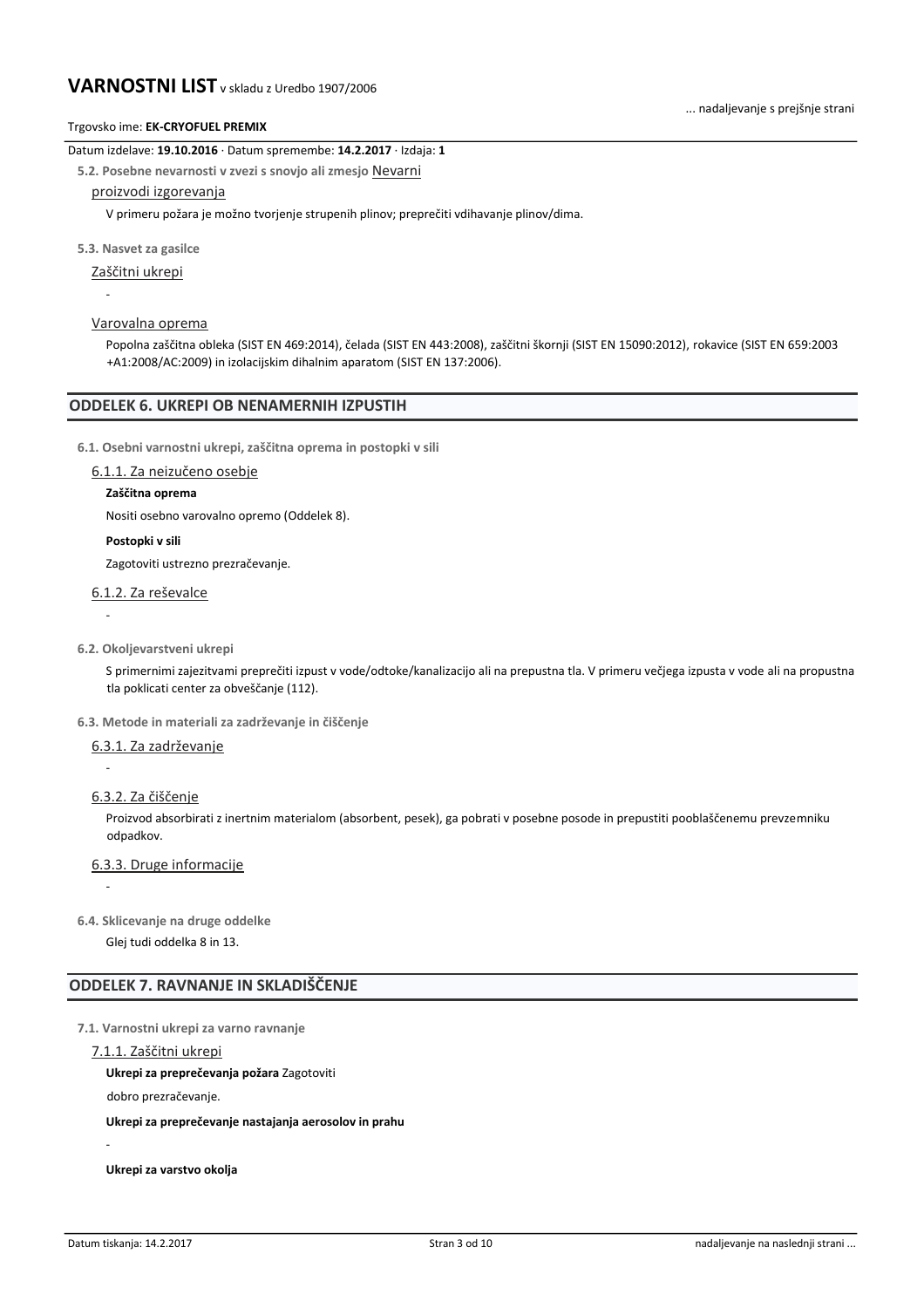| Trgovsko ime: EK-CRYOFUEL PREMIX                                                                                                                              |
|---------------------------------------------------------------------------------------------------------------------------------------------------------------|
| Datum izdelave: 19.10.2016 · Datum spremembe: 14.2.2017 · Izdaja: 1                                                                                           |
| Ne izlivati v kanalizacijo, površinske vode in tla. Takoj po uporabi embalažo tesno zapreti.                                                                  |
| 7.1.2. Nasveti o splošni higieni dela                                                                                                                         |
| Skrbeti za osebno higieno (umivanje rok pred odmorom in ob koncu dela). Med delom ne jesti, ne piti in ne kaditi. Ne vdihavati<br>hlapov/meglice.             |
| 7.2. Pogoji za varno skladiščenje, vključno z nezdružljivostjo 7.2.1. Tehnični                                                                                |
| ukrepi in pogoji skladiščenja                                                                                                                                 |
| Hraniti na hladnem in dobro prezračevanem prostoru. Hraniti ločeno od hrane, pijače in krmil.                                                                 |
| 7.2.2. Embalažni materiali Originalna                                                                                                                         |
| embalaža.                                                                                                                                                     |
| 7.2.3. Zahteve za skladiščne prostore in posode                                                                                                               |
| Odprte posode po uporabi dobro zapreti in postaviti pokončno za preprečevanje iztekanja/razsutja. 7.2.4.                                                      |
| Skladiščni razred                                                                                                                                             |
|                                                                                                                                                               |
| Razred skladiščenja: 12                                                                                                                                       |
| 7.2.5. Dodatne informacije o pogojih skladiščenja                                                                                                             |
| $\blacksquare$                                                                                                                                                |
| 7.3. Posebne končne uporabe                                                                                                                                   |
| Priporočila                                                                                                                                                   |
|                                                                                                                                                               |
| Posebne rešitve za panogo industrije                                                                                                                          |
|                                                                                                                                                               |
| ODDELEK 8. NADZOR IZPOSTAVLJENOSTI/OSEBNA ZAŠČITA                                                                                                             |
|                                                                                                                                                               |
| 8.1. Parametri nadzora                                                                                                                                        |
| 8.1.1. Mejne vrednosti izpostavljenosti na delovnem mestu                                                                                                     |
| Ni podatkov                                                                                                                                                   |
| 8.1.2. Informacije o postopkih spremljanja                                                                                                                    |
| BS EN 14042:2003 Identifikator naslova: ozračje delovnega mesta. Navodila za uporabo postopkov za oceno izpostavljenosti kemičnim in<br>biološkim dejavnikom. |
|                                                                                                                                                               |

# 8.1.3. DNEL vrednosti

| Kemijsko ime                          | tip              | pot izpostavljenosti | trajanje izpostavljenosti      | vrednost             | Opombe |
|---------------------------------------|------------------|----------------------|--------------------------------|----------------------|--------|
| Natrijev 2-etilheksanoat (19766-89-3) | delavec          | dermalno             | dolgotrajno (sistemski učinki) | 2 mg/kg bw/dan       |        |
| Natrijev 2-etilheksanoat (19766-89-3) | delavec          | inhalacijsko         | dolgotrajno (sistemski učinki) | 14 mg/m <sup>3</sup> |        |
| Natrijev 2-etilheksanoat (19766-89-3) | potrošnik oralno |                      | dolgotrajno (sistemski učinki) | 1 mg/kg bw/dan       |        |
| Natrijev 2-etilheksanoat (19766-89-3) |                  | potrošnik dermalno   | dolgotrajno (sistemski učinki) | 1 mg/kg bw/dan       |        |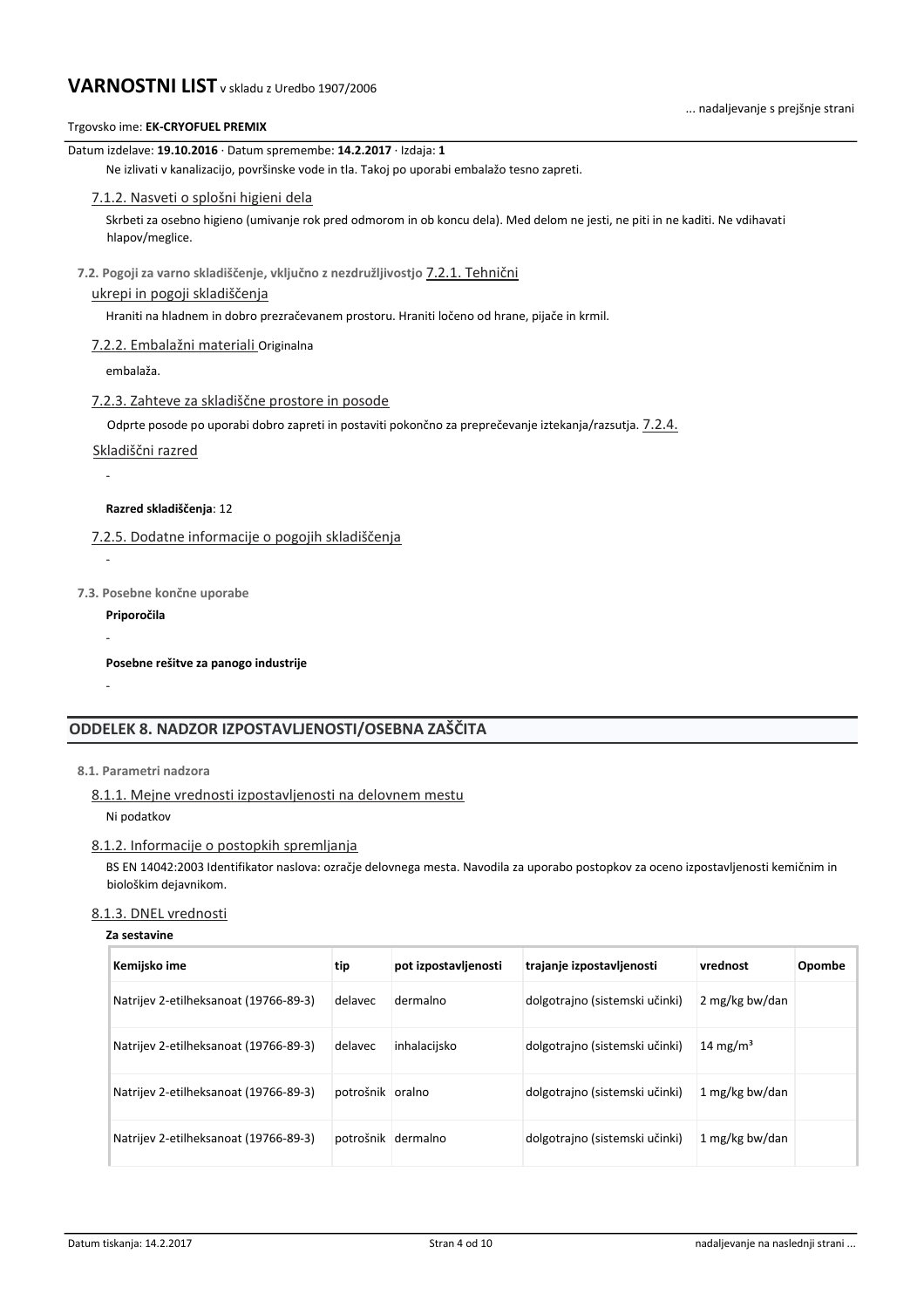### Trgovsko ime: **EK-CRYOFUEL PREMIX**

| Datum izdelave: 19.10.2016 · Datum spremembe: 14.2.2017 · Izdaja: 1 |  |
|---------------------------------------------------------------------|--|
|---------------------------------------------------------------------|--|

| Natrijev 2-etilheksanoat (19766-89-3) | potrošnik inhalacijsko | dolgotrajno (sistemski učinki) | $3.5 \text{ mg/m}^3$ |  |
|---------------------------------------|------------------------|--------------------------------|----------------------|--|
| 8.1.4. PNEC vrednosti                 |                        |                                |                      |  |
| Za sestavine                          |                        |                                |                      |  |

| Kemijsko ime                          | pot izpostavljenosti   | vrednost       | Opombe    |
|---------------------------------------|------------------------|----------------|-----------|
| Natrijev 2-etilheksanoat (19766-89-3) | sladka voda            | $0,36$ mg/L    |           |
| Natrijev 2-etilheksanoat (19766-89-3) | morska voda            | $0.036$ mg/L   |           |
| Natrijev 2-etilheksanoat (19766-89-3) | voda (občasni izpust)  | $0,493$ mg/L   |           |
| Natrijev 2-etilheksanoat (19766-89-3) | usedline (sladka voda) | $0,301$ mg/kg  | suha teža |
| Natrijev 2-etilheksanoat (19766-89-3) | usedline (morska voda) | $0,0301$ mg/kg | suha teža |
| Natrijev 2-etilheksanoat (19766-89-3) | zemlja                 | $0,0579$ mg/kg | suha teža |
| Natrijev 2-etilheksanoat (19766-89-3) | čistilna naprava       | 71,7 mg/L      |           |

### **8.2. Nadzor izpostavljenosti**

### 8.2.1. Ustrezen tehnično-tehnološki nadzor

# **Ukrepi, povezani s snovjo/zmesjo, za preprečevanje izpostavljenosti med identificiranimi uporabami** Skrbeti za osebno

higieno - umivati roke pred odmorom in po končanem delu.

### **Tehnični ukrepi za preprečevanje izpostavljenosti**

Poskrbeti za dobro prezračevanje in lokalno odsesavanje na mestih s povečano koncentracijo.

# 8.2.2. Osebna zaščitna oprema

### **Zaščita oči in obraza**

Zaščitna očala s stransko zaščito (SIST EN 166:2002).

### **Zaščita rok**

Zaščitne rokavice (SIST EN 374:2003).

### **Zaščita kože**

Bombažna zaščitna delovna obleka (SIST EN ISO 13688:2013) in obuvala, ki prekrivajo celo stopalo (SIST EN ISO 20345:2012).

**Zaščita dihal**

-

-

-

**Toplotna nevarnost**

8.2.3. Nadzor izpostavljenosti okolja

# **ODDELEK 9. FIZIKALNE IN KEMIJSKE LASTNOSTI**

### **9.1. Podatki o osnovnih fizikalnih in kemijskih lastnostih**

| $\overline{\phantom{0}}$ | Agregatno stanje: | tekoče           |
|--------------------------|-------------------|------------------|
| $\overline{\phantom{0}}$ | Barva:            | po specifikaciji |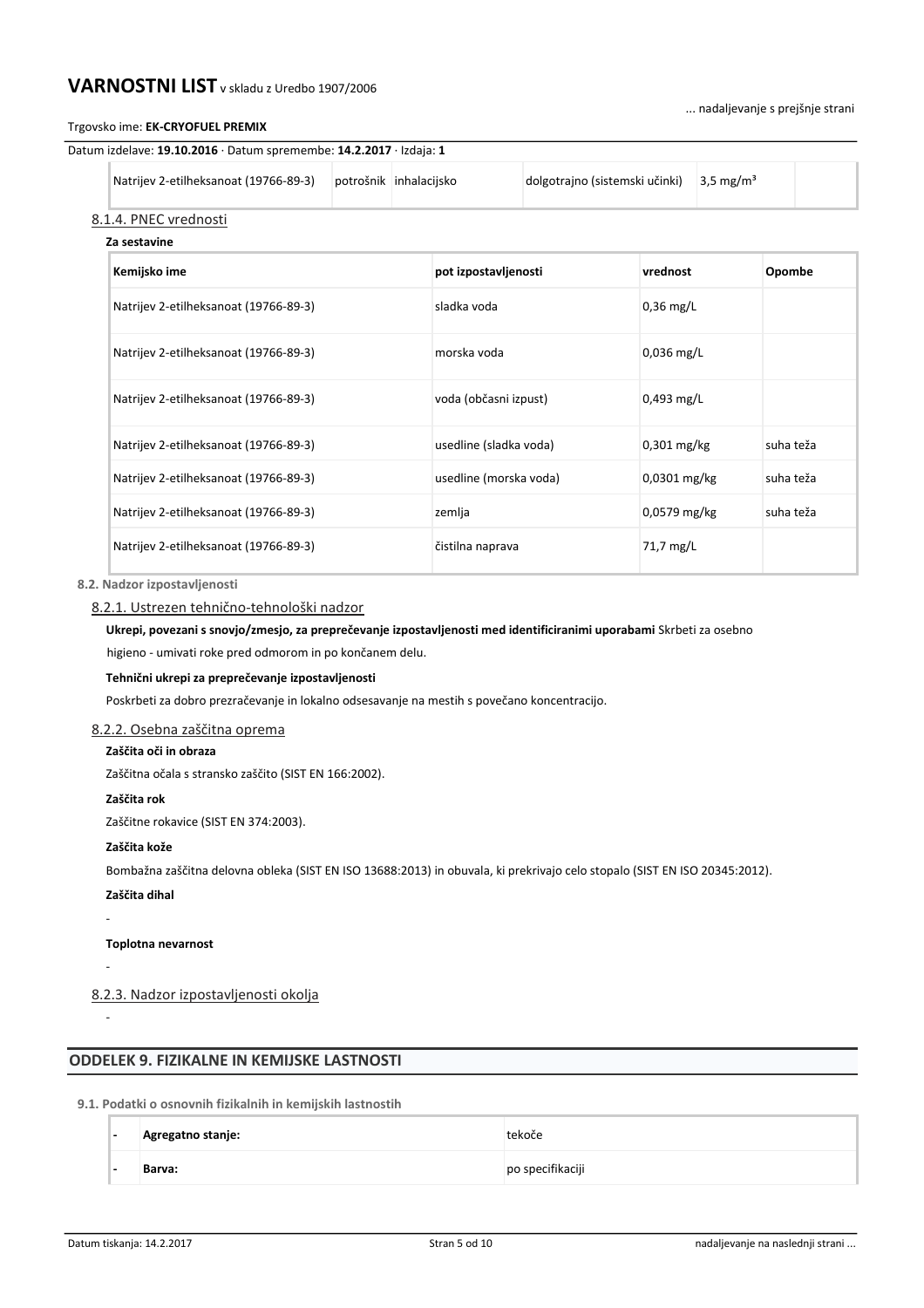Trgovsko ime: **EK-CRYOFUEL PREMIX**

... nadaljevanje s prejšnje strani

| $\overline{\phantom{a}}$ | Vonj:                                                 | značilen                                          |
|--------------------------|-------------------------------------------------------|---------------------------------------------------|
|                          | Podatki, pomembni za zdravje ljudi, varnost in okolje |                                                   |
| $\overline{\phantom{a}}$ | pH vrednost                                           | ca. 8,25 pri 20 °C                                |
| $\overline{\phantom{a}}$ | Tališče/področje taljenja                             | Ni podatkov                                       |
| $\overline{\phantom{a}}$ | Vrelišče                                              | Ni podatkov                                       |
| $\overline{\phantom{a}}$ | Plamenišče                                            | Ni podatkov                                       |
| $\overline{\phantom{a}}$ | Hitrost hlapenja                                      | Ni podatkov                                       |
| $\overline{\phantom{a}}$ | Vnetljivost                                           | Ni podatkov                                       |
| $\blacksquare$           | Eksplozijske meje                                     | Ni podatkov                                       |
| $\overline{\phantom{a}}$ | Parni tlak                                            | Ni podatkov                                       |
| $\overline{\phantom{0}}$ | Relativna gostota par/hlapov                          | Ni podatkov                                       |
| $\overline{\phantom{a}}$ | Relativna gostota                                     | Gostota:<br>ca. 1,005 g/cm <sup>3</sup> pri 20 °C |
| $\overline{\phantom{a}}$ | Topnost (z navedbo topila)                            | voda: se<br>meša                                  |
| $\blacksquare$           | Porazdelitveni koeficient                             | Ni podatkov                                       |
| $\overline{\phantom{a}}$ | Temperatura samovžiga                                 | Ni podatkov                                       |
| $\overline{\phantom{a}}$ | Temperatura razgradnje                                | Ni podatkov                                       |
| $\overline{\phantom{a}}$ | Viskoznost                                            | Ni podatkov                                       |
| $\blacksquare$           | Eksplozivnost                                         | Ni podatkov                                       |
| $\overline{\phantom{a}}$ | Oksidativne lastnosti                                 | Ni podatkov                                       |

# **ODDELEK 10. OBSTOJNOST IN REAKTIVNOST**

**10.1. Reaktivnost**

-

-

**10.2. Kemijska stabilnost**

Stabilen pri normalni uporabi in ob upoštevanju navodil za delo/ravnanje/skladiščenje (glej točko 7).

**10.3. Možnost poteka nevarnih reakcij**

**10.4. Pogoji, ki se jim je treba izogniti**

Ni posebnosti. Upoštevati navodila za uporabo in skladiščenje.

**<sup>-</sup> Opombe:**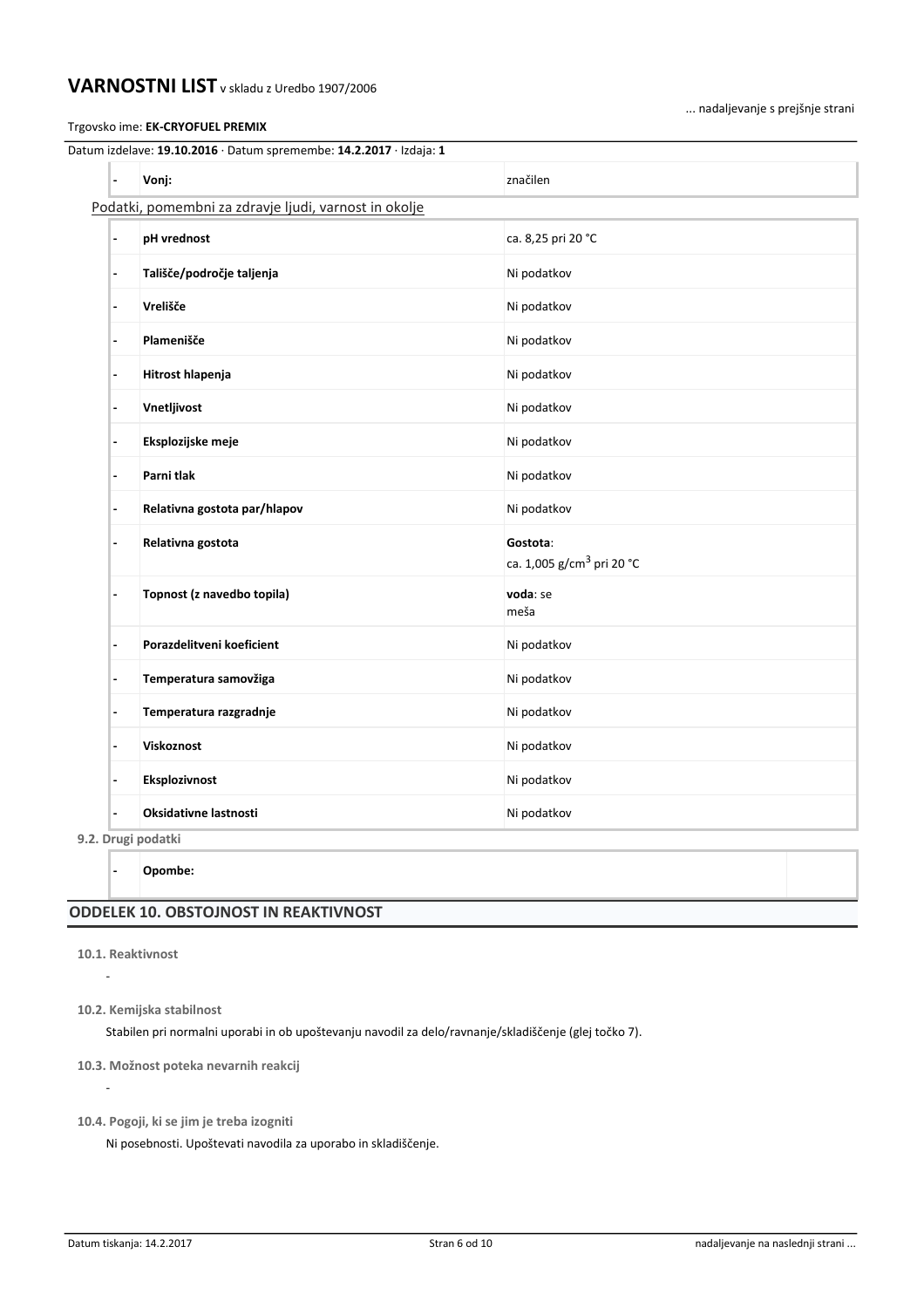### Trgovsko ime: **EK-CRYOFUEL PREMIX**

-

Datum izdelave: **19.10.2016** · Datum spremembe: **14.2.2017** · Izdaja: **1 10.5. Nezdružljivi materiali**

**10.6. Nevarni produkti razgradnje**

Pri normalni uporabi ni pričakovati nevarnih produktov razkroja. Pri gorenju/eksploziji se sproščajo plini, ki predstavljajo nevarnost za zdravje.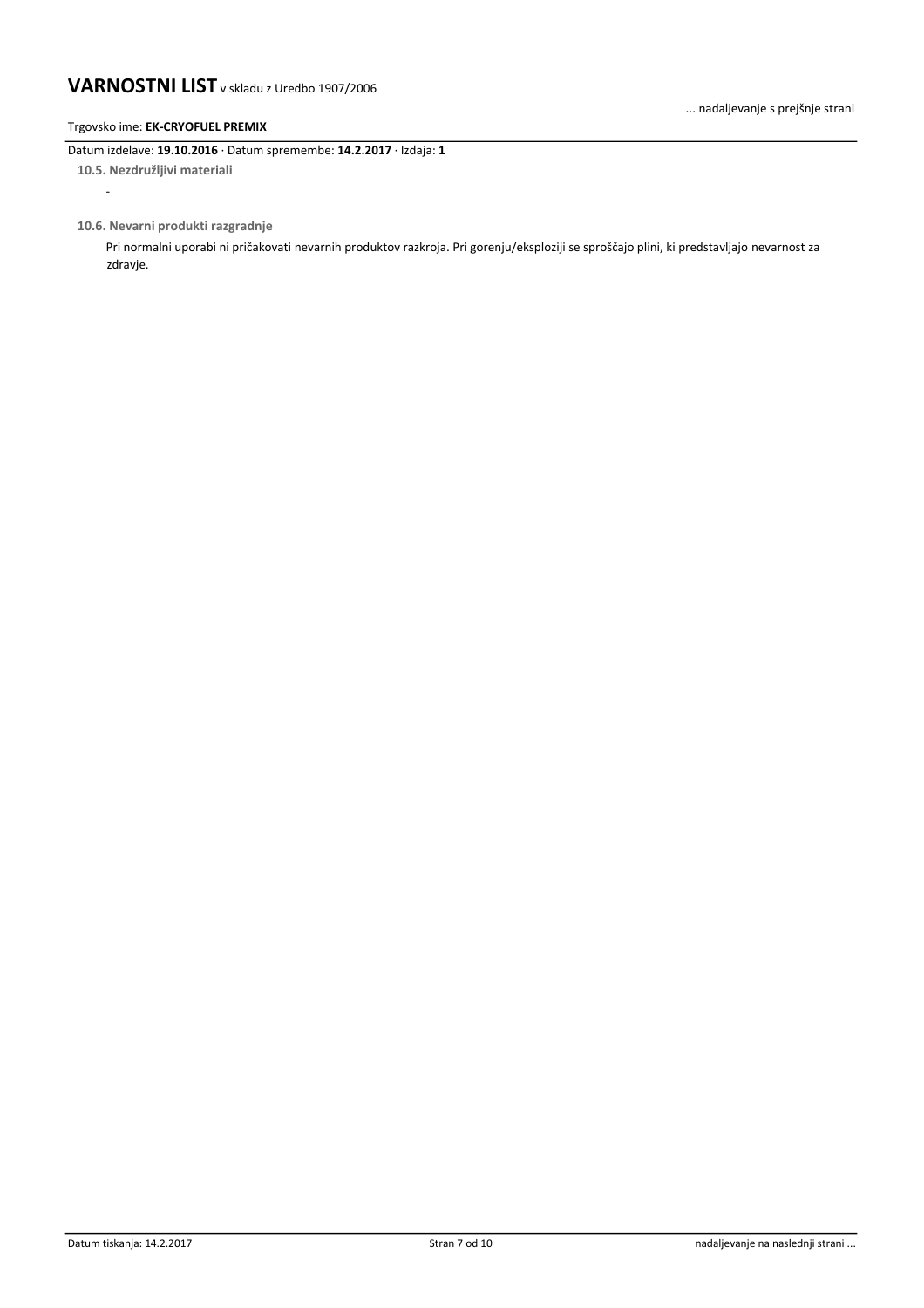### Trgovsko ime: **EK-CRYOFUEL PREMIX**

Datum izdelave: **19.10.2016** · Datum spremembe: **14.2.2017** · Izdaja: **1**

# **ODDELEK**

# **11. TOKSIKOLOŠKI PODATKI**

# **11.1. Podatki o toksikoloških učinkih**

11.1.1. Akutna strupenost

# **Za sestavine**

| Kemijsko ime                          | pot izpostavljenosti | tip   | vrsta         | Čas | vrednost          | metoda          | Opombe |
|---------------------------------------|----------------------|-------|---------------|-----|-------------------|-----------------|--------|
| Natrijev 2-etilheksanoat (19766-89-3) | oralno               | LD 50 | podgana       |     | 2043 $mg/kg$ bw   | <b>OECD 401</b> |        |
| Natrijev 2-etilheksanoat (19766-89-3) | dermalno             |       | LD 50 podgana |     | $>$ 2000 mg/kg bw | <b>OECD 402</b> |        |
| Natrijev 2-etilheksanoat (19766-89-3) | inhalacijsko (hlapi) | LC 0  | podgana       | 8 h | $0.11$ mg/L       | <b>OECD 403</b> |        |

11.1.2. Jedkost za kožo/draženje kože, resne okvare oči/draženje, nevarnost pri vdihavanju

Ni podatkov

# 11.1.3. Preobčutljivost pri vdihavanju ali preobčutljivost kože

Ni podatkov

# 11.1.4. Rakotvornost, mutagenost, reproduktivna toksičnost

**Rakotvornost**

Ni podatkov

**Mutagenost (za zarodne celice)**

Ni podatkov

**Strupenost za razmnoževanje**

### **- Za sestavine**

| Kemijsko ime                                     | Vrsta reproduktivne tip<br>toksičnosti | vrsta          | Čas. | vrednost | rezultat                                                                   | metoda | Opombe            |
|--------------------------------------------------|----------------------------------------|----------------|------|----------|----------------------------------------------------------------------------|--------|-------------------|
| Natrijev<br>2etilheksanoat<br>$(19766 - 89 - 3)$ | Teratogenost                           | oralno podgana |      |          | Povečana incidenca<br>malformacij, zapoznela rast<br>ploda, nižja rodnost. |        | $(2-EXA)$         |
| Natrijev<br>2etilheksanoat<br>$(19766 - 89 - 3)$ | Teratogenost                           | miš            |      |          | Rojstne malformacije                                                       |        | Intraperitonealno |

#### **Povzetek ocene lastnosti CMR**

Kemikalija ni razvrščena kot kancerogena, mutagena ali strupena za razmnoževanje.

# 11.1.5. STOT – enkratna in ponavljajoča se izpostavljenost

# **Za sestavine**

| Kemijsko ime pot |                  | tip vrsta |  | Čas organ vrednost rezultat |  | metoda Izpostavljenost | Opombe |
|------------------|------------------|-----------|--|-----------------------------|--|------------------------|--------|
|                  | izpostavljenosti |           |  |                             |  |                        |        |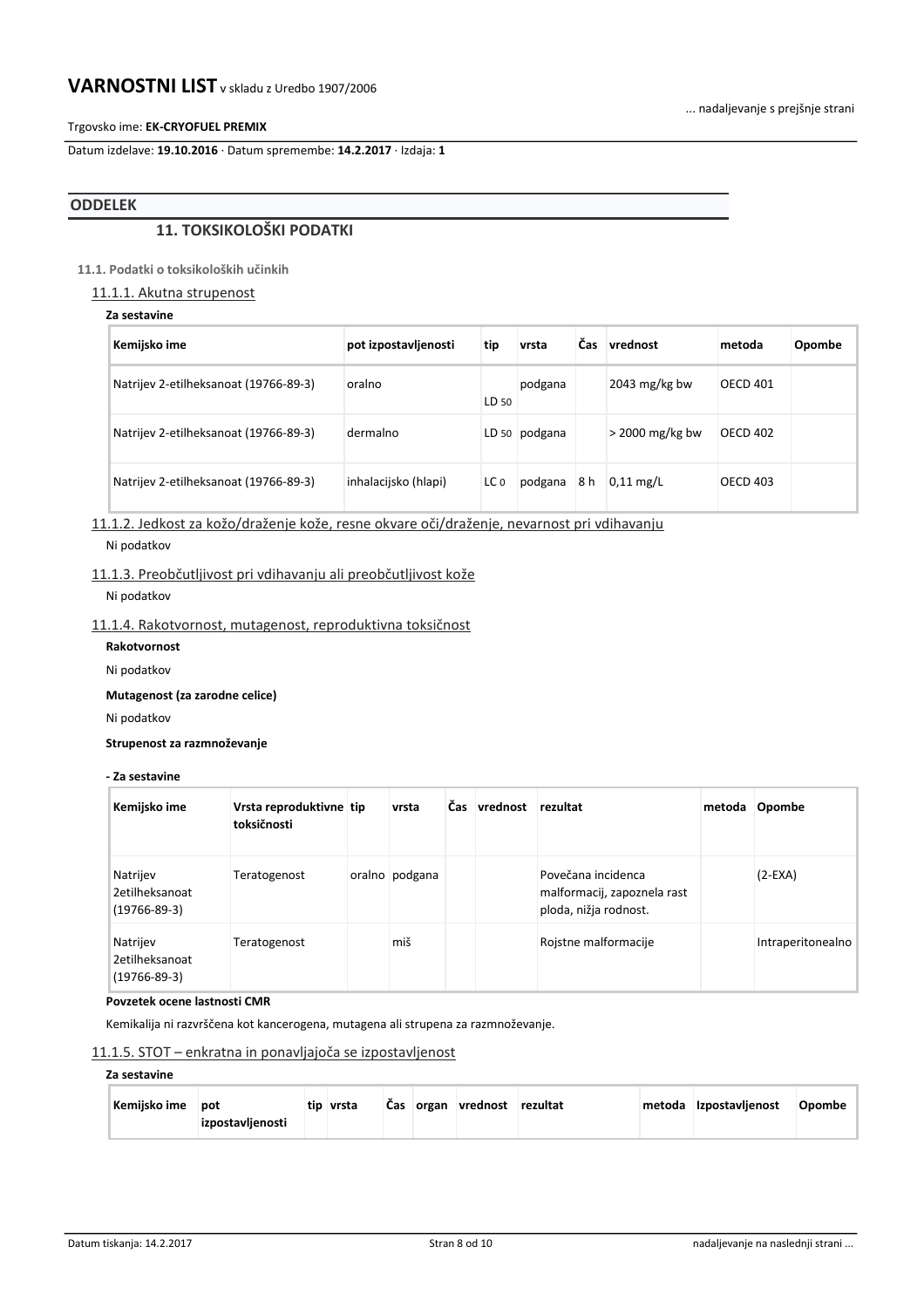... nadaljevanje s prejšnje strani

### Trgovsko ime: **EK-CRYOFUEL PREMIX**

Datum izdelave: **19.10.2016** · Datum spremembe: **14.2.2017** · Izdaja: **1**

| <b>ODDELEK</b> |                                      |        |         |                                                                                                                                            |                                    |  |
|----------------|--------------------------------------|--------|---------|--------------------------------------------------------------------------------------------------------------------------------------------|------------------------------------|--|
| Natrijev       | 2etilheksanoat<br>$(19766 - 89 - 3)$ | oralno | podgana | 2-etilheksanojska<br>kislina<br>$(2-EXA)$<br>dvig<br>povzroča<br>koncentracije<br>encimov<br>ter<br>spremembe<br>(povečanje) na<br>jetrih. | Ponavljajoča se<br>izpostavljenost |  |

# **12. EKOLOŠKI PODATKI**

### **12.1. Strupenost**

# 12.1.1. Akutna (kratkotrajna) strupenost

# **Za sestavine**

| Sestavina (CAS)                       | Tin | Vrednost             | Čas izpostavljenosti |      | Vrsta Organizem | Metoda          | Opombe |
|---------------------------------------|-----|----------------------|----------------------|------|-----------------|-----------------|--------|
| Natrijev 2-etilheksanoat (19766-89-3) |     | $ LC 50  > 100$ mg/L | 96 h                 | ribe | Oryzias latipes | <b>OECD 203</b> |        |

# 12.1.2. Kronična (dolgotrajna) strupenost

Ni podatkov

### **12.2. Obstojnost in razgradljivost**

# 12.2.1. Abiotska razgradnja, fizično in fotokemijsko odstranjevanje

Ni podatkov

12.2.2. Biorazgradljivost

Ni podatkov

**12.3. Zmožnost kopičenja v organizmih**

# 12.3.1. Porazdelitveni koeficient

Ni podatkov

# 12.3.2. Biokoncentracijski faktor (BCF)

Ni podatkov

### **12.4. Mobilnost v tleh**

12.4.1. Znana ali predvidena razporeditev v dele okolja

Ni podatkov

# 12.4.2. Površinska napetost

Ni podatkov

# 12.4.3. Absorpcija/desorpcija

Ni podatkov

**12.5. Rezultati ocene PBT in vPvB** Ocena ni

narejena.

**12.6. Drugi škodljivi učinki**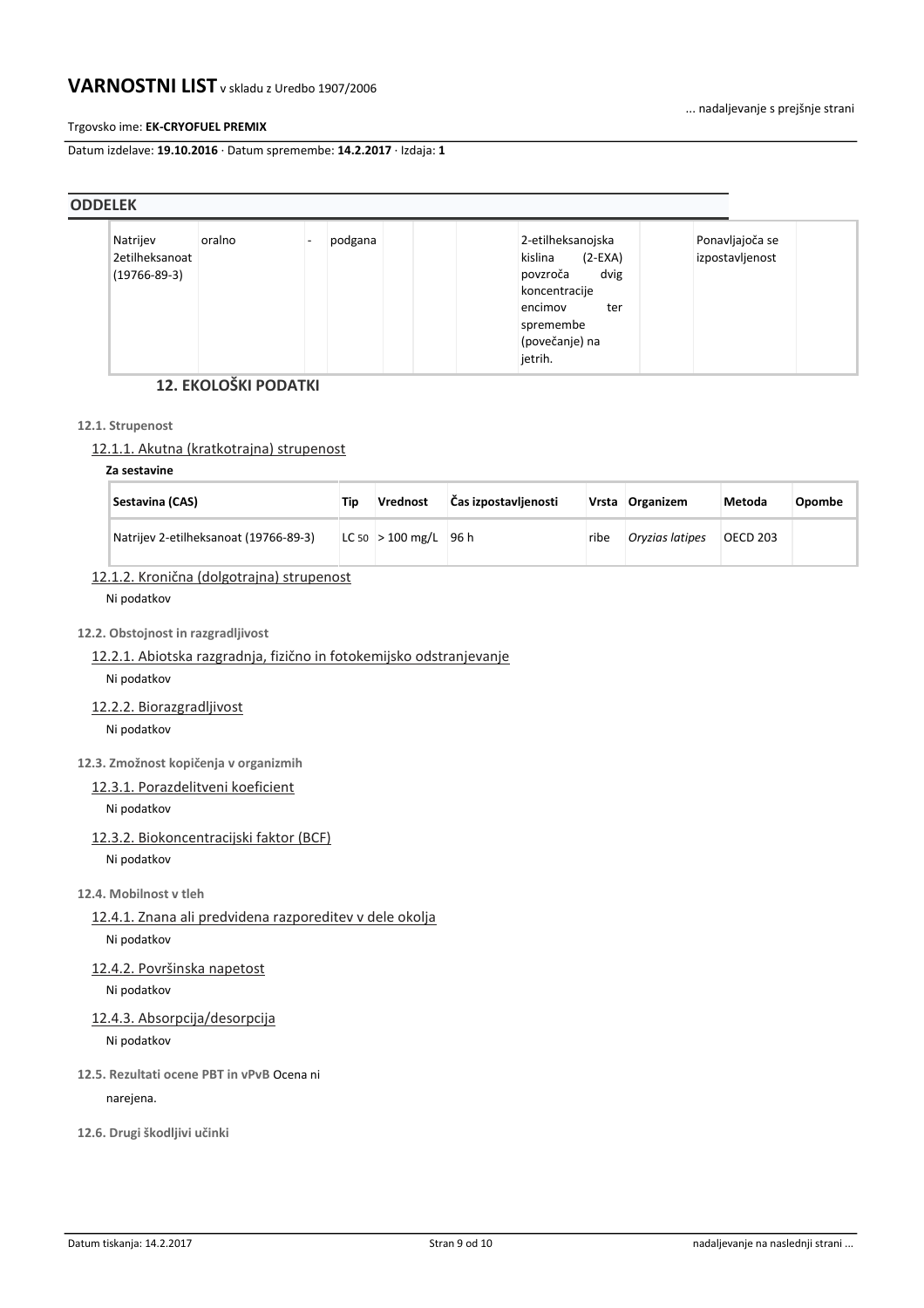Trgovsko ime: **EK-CRYOFUEL PREMIX**

Datum izdelave: **19.10.2016** · Datum spremembe: **14.2.2017** · Izdaja: **1**

### **ODDELEK**

Ni podatkov

**12.7. Dodatni podatki Za** 

#### **proizvod**

Ne dopustiti, da odteče v podtalnico, v vodotoke ali kanalizacijo.

**Za sestavine**

#### **Snov: Natrijev 2-etilheksanoat**

Ne dopustiti, da odteče v podtalnico, v vodotoke ali kanalizacijo.

### **13. ODSTRANJEVANJE**

**13.1. Metode ravnanja z odpadki**

13.1.1. Odstranjevanje izdelkov/embalaže

### **Odstranjevanje ostankov produkta**

Prepustiti pooblaščenemu zbiralcu/odstranjevalcu/predelovalcu nevarnih odpadkov.

### **- Številke odpadkov / oznake odpadkov v skladu s seznamom odpadkov (LoW)**

16 01 14\* - tekočine proti zmrzovanju, ki vsebujejo nevarne snovi

#### **Embalaže**

Popolnoma izpraznjeno embalažo prepustiti pooblaščenemu podjetju za ravnanje z odpadno embalažo.

### **- Številke odpadkov / oznake odpadkov v skladu s seznamom odpadkov (LoW)**

15 01 02 - plastična embalaža

### 13.1.2. Podatki, ki so povezani z ravnanjem z odpadki

#### 13.1.3. Podatki, ki so povezani z odstranjevanjem odplak

13.1.4. Druga priporočila za odstranjevanje

-

-

-

# **ODDELEK 14. PODATKI O PREVOZU**

**14.1. Številka ZN**

ni relevantno

**14.2. Pravilno odpremno ime ZN**

Ne zapade med nevarno blago v skladu s predpisi o prevozu nevarnega blaga.

### **14.3. Razredi nevarnosti prevoza**

ni relevantno

**14.4. Skupina embalaže**

ni relevantno

**14.5. Nevarnosti za okolje**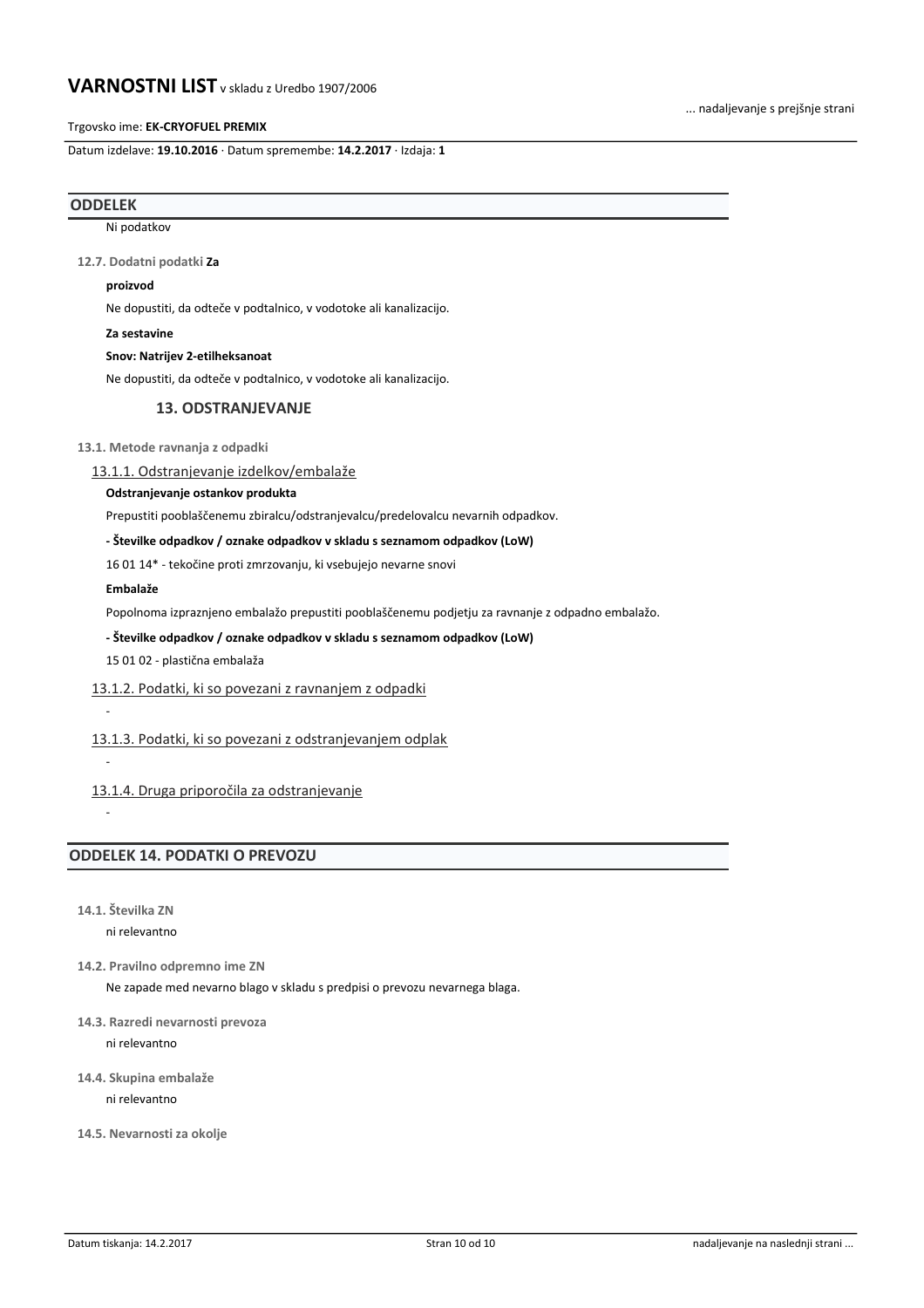### Trgovsko ime: **EK-CRYOFUEL PREMIX**

Datum izdelave: **19.10.2016** · Datum spremembe: **14.2.2017** · Izdaja: **1**

# **ODDELEK**

NE

**14.6. Posebni previdnostni ukrepi za uporabnika**

ni relevantno

**14.7. Prevoz v razsutem stanju v skladu s Prilogo II k MARPOL in Kodeksom IBC**

ni relevantno